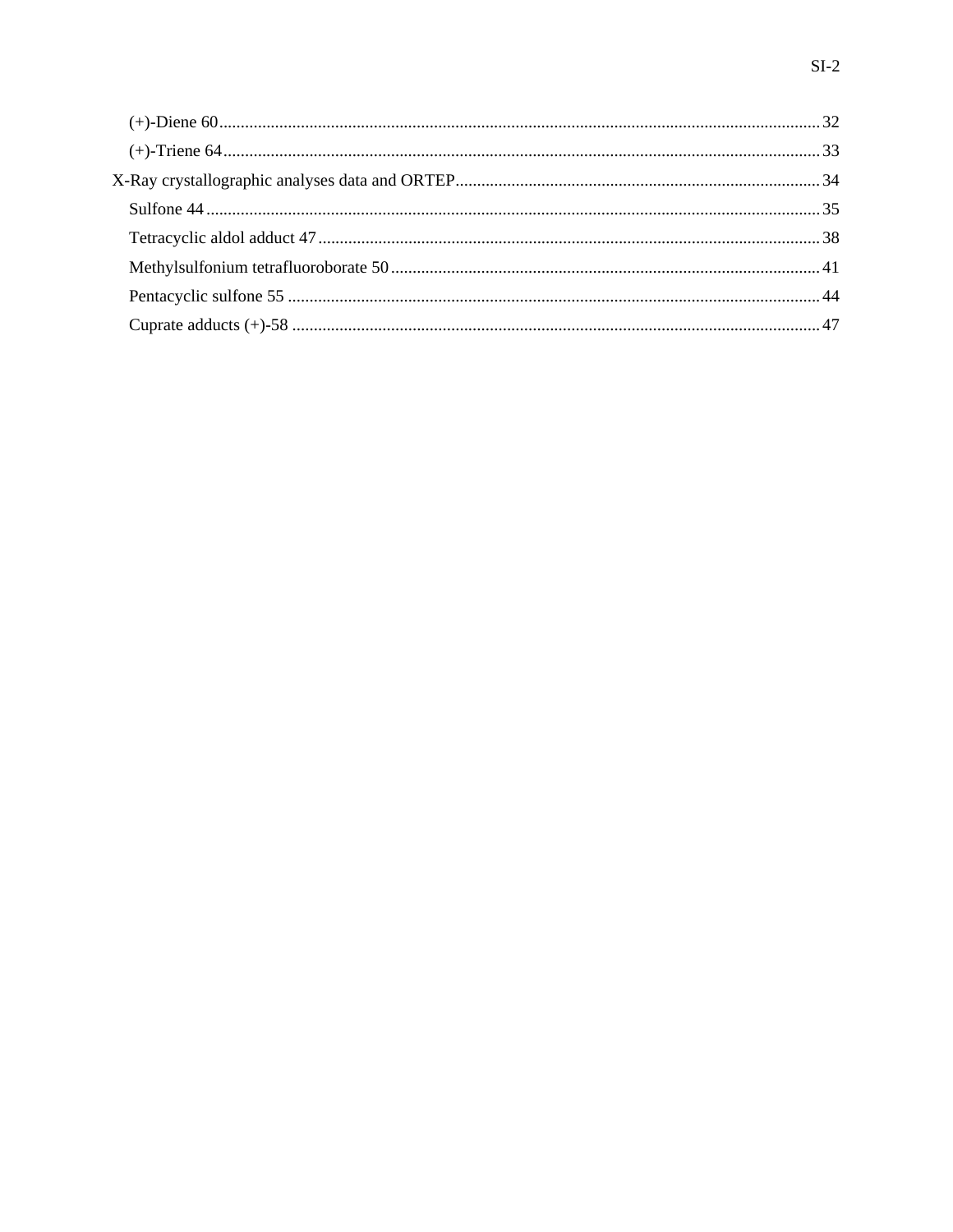





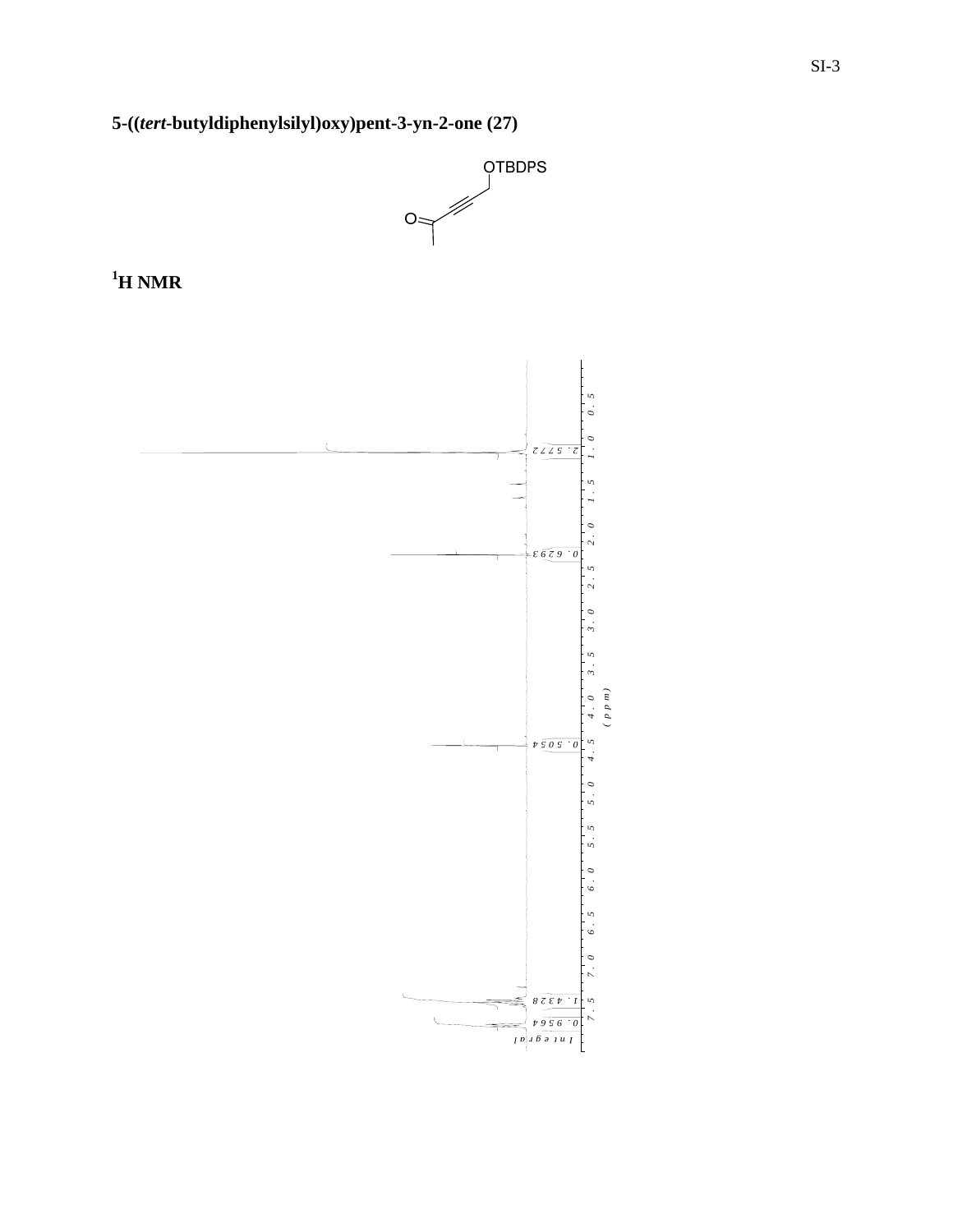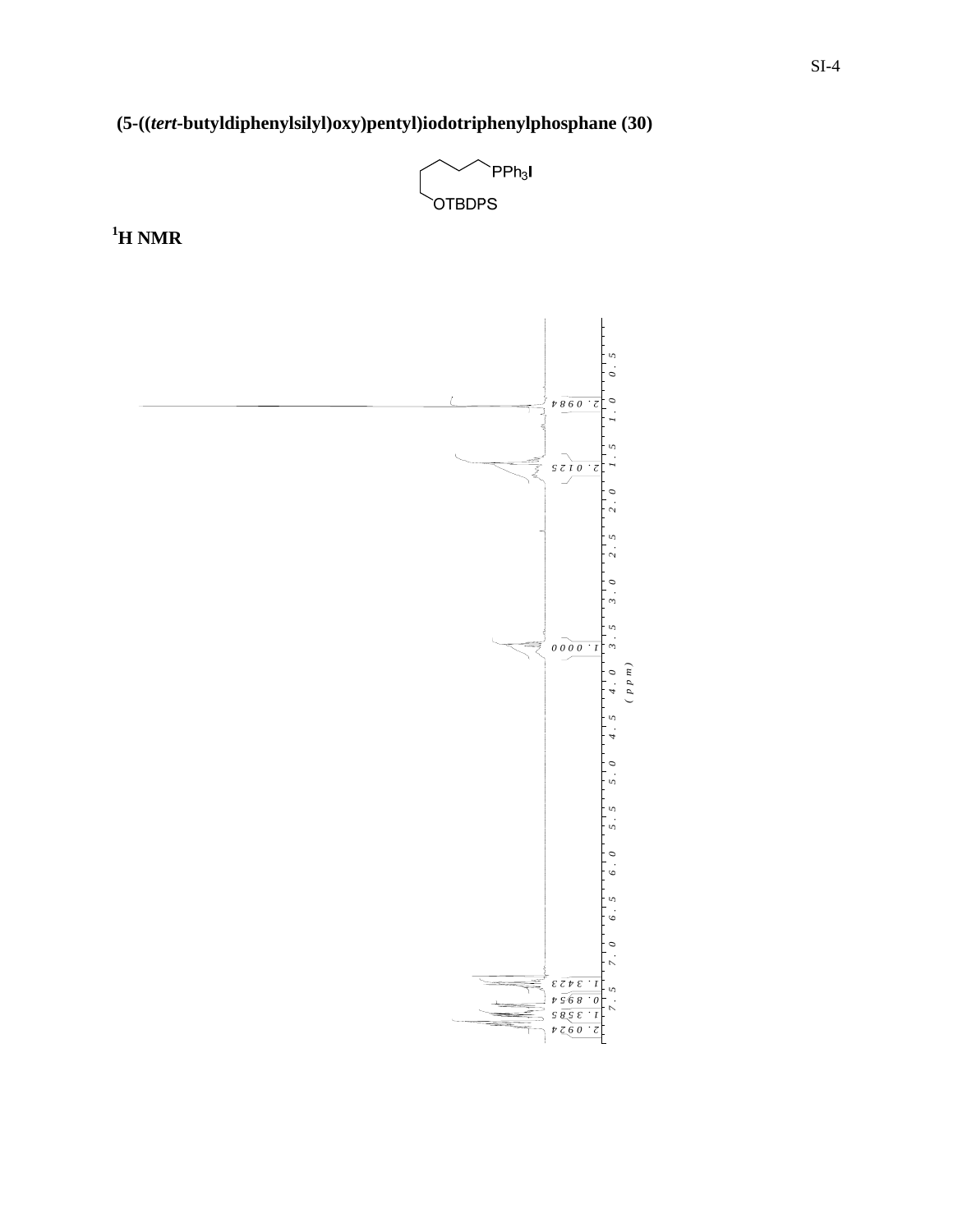**(***E***)-1,9-Bis(-(***tert***-butyldiphenylsilyl)oxy)-4-methylnon-4-en-2-yne (31)** 

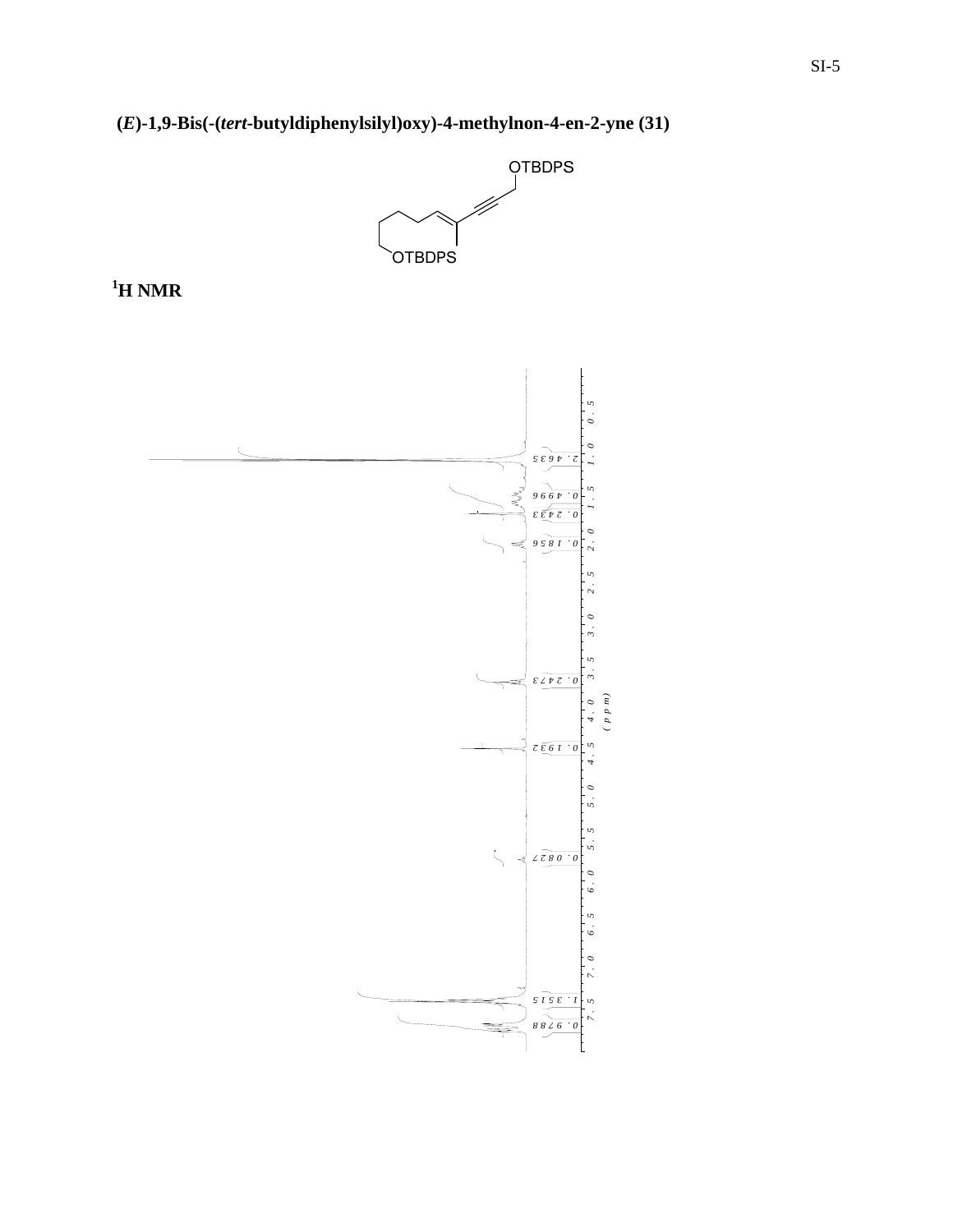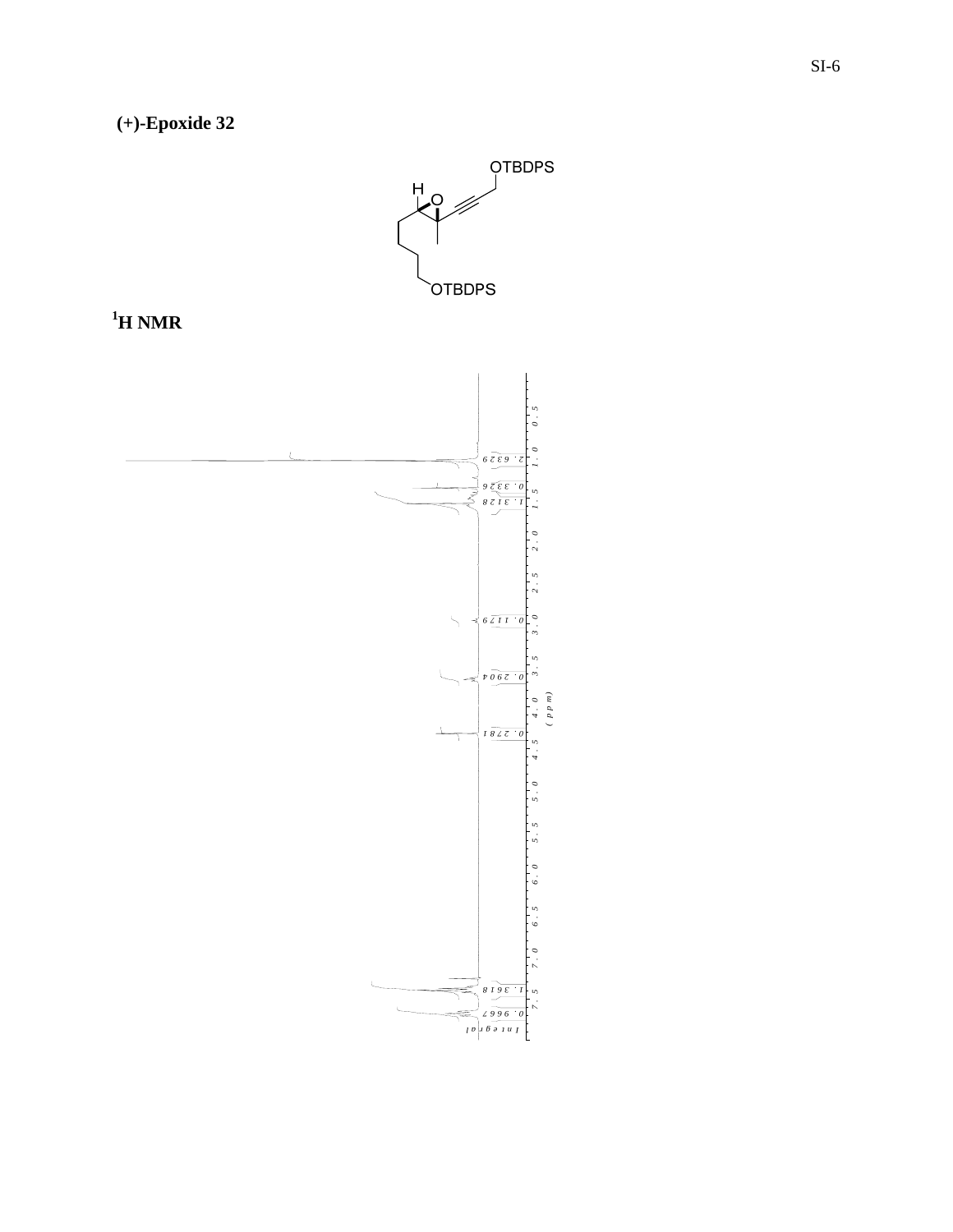**(+)-Vinylallene 34 1**  $HQ$ <sub>Me</sub> Me. U<br>
OTBDPS<br>
OTBDPS **H NMR** *0. 5 2. 4196 1. 0*  $\zeta$ *0. 0770 1. 5 0. 6981 0. 7389 2. 0 2. 5 3. 0 3. 5 0. 2680*  $\epsilon \overline{0 \epsilon I}$  <sup>7</sup> *( p p m) 4. 0 0. 2668 4. 5 5. 0 5. 5*  $\searrow$ *0. 1263 0. 1220 6. 0 6. 5 7. 0 1. 4290 7. 51. 0038*

*I nt egral*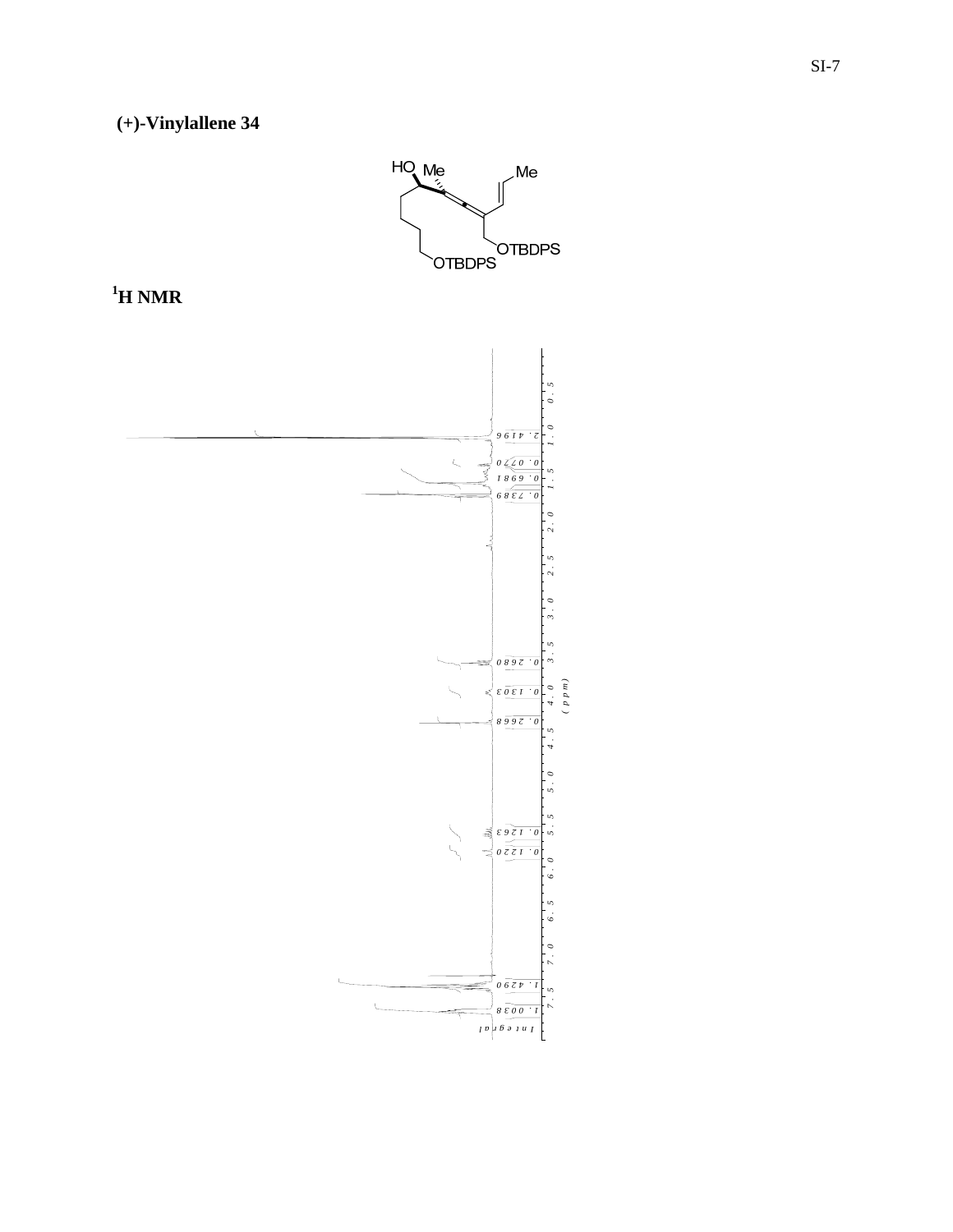

**13C NMR**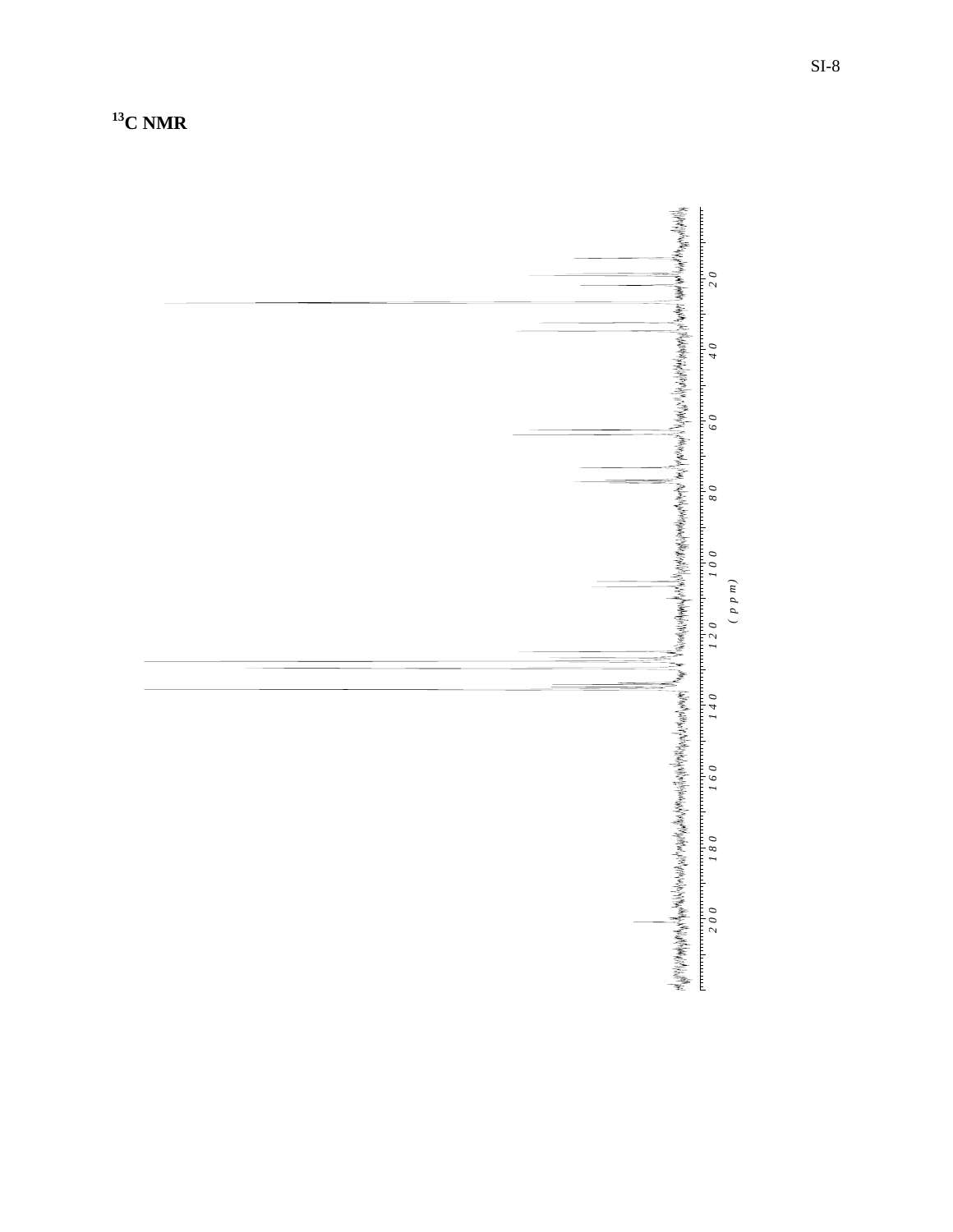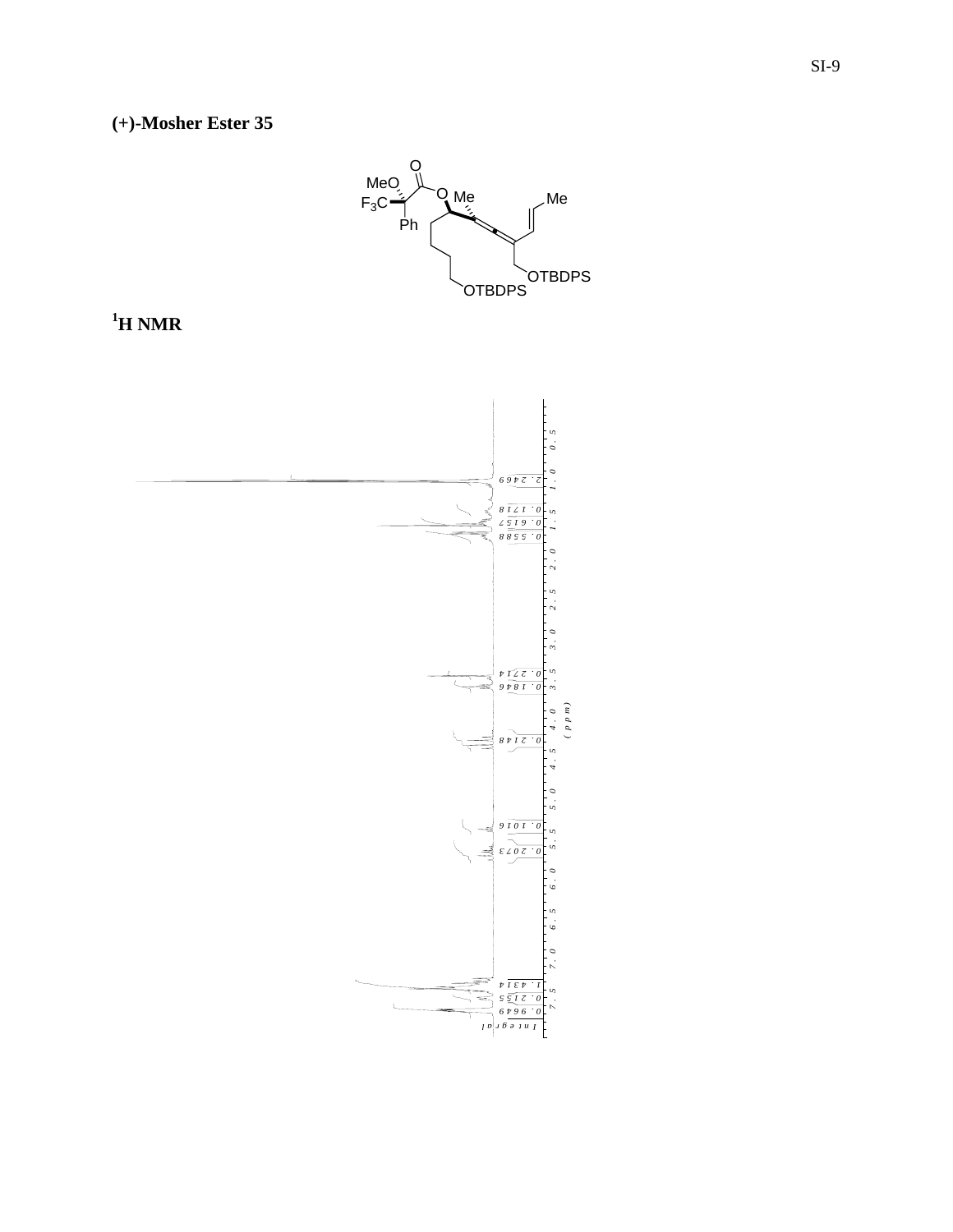**(-)-Thioacetate 36 1**

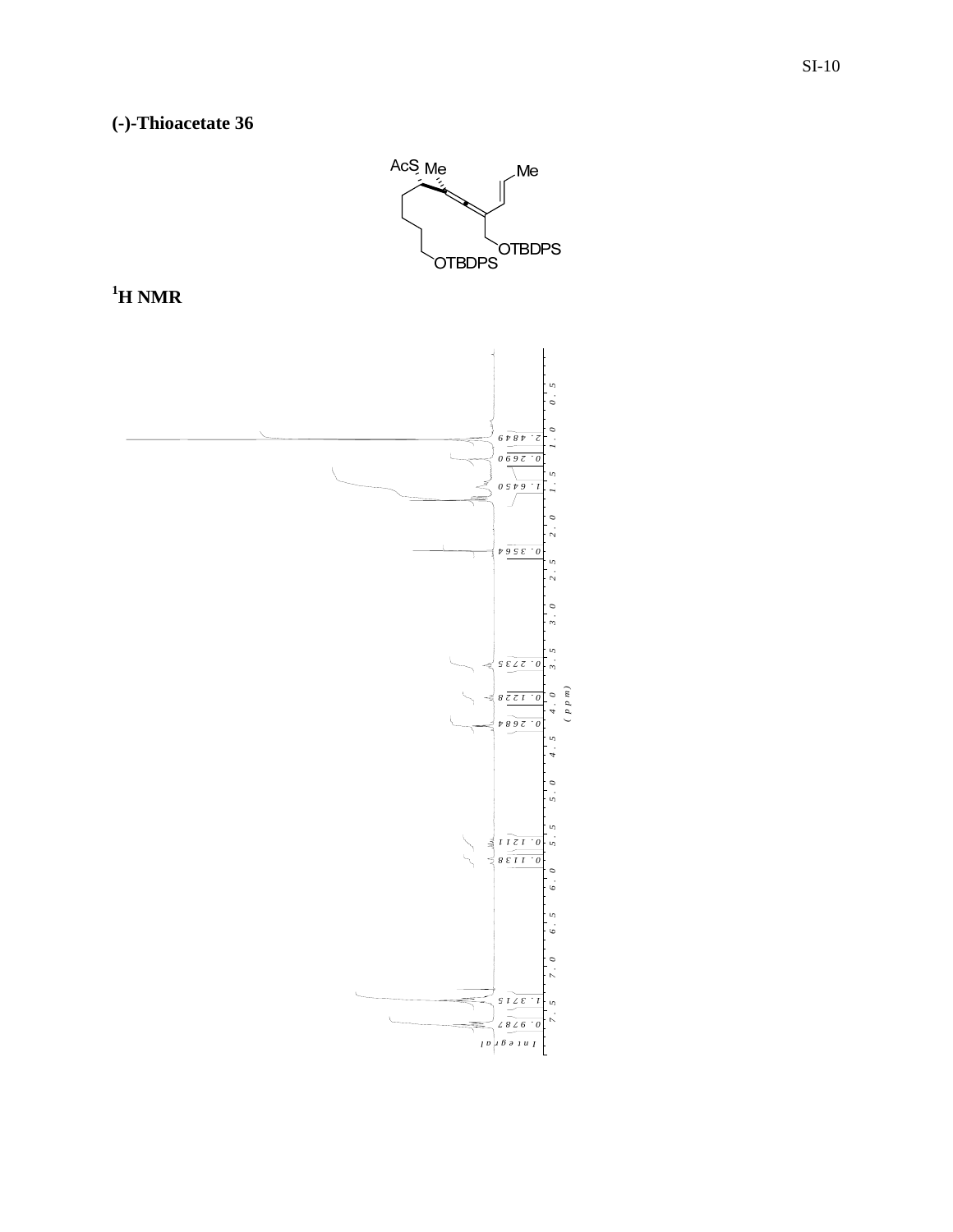**(+)-Cycloadduct 38**

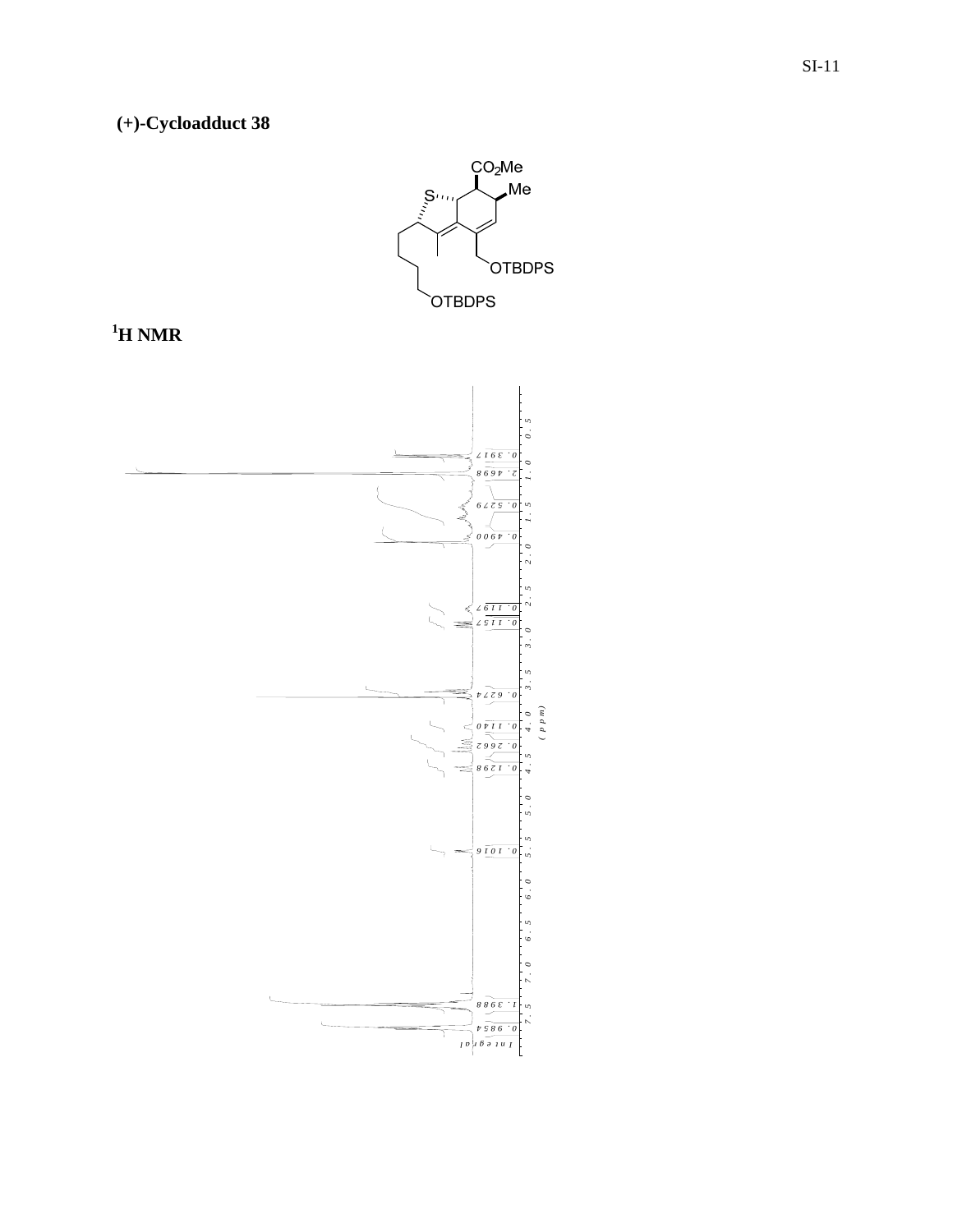

**13C NMR**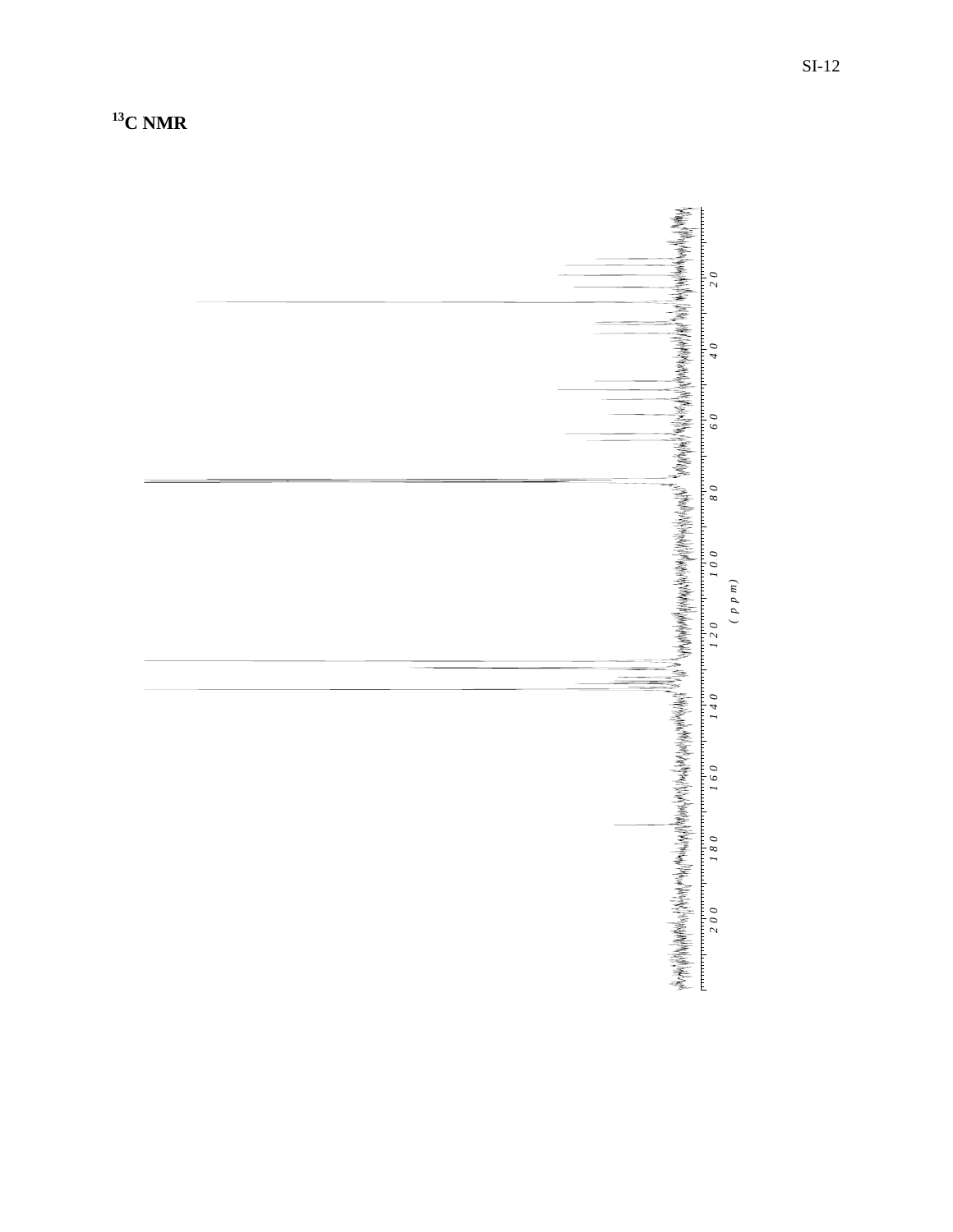**(+)-Diol 57**



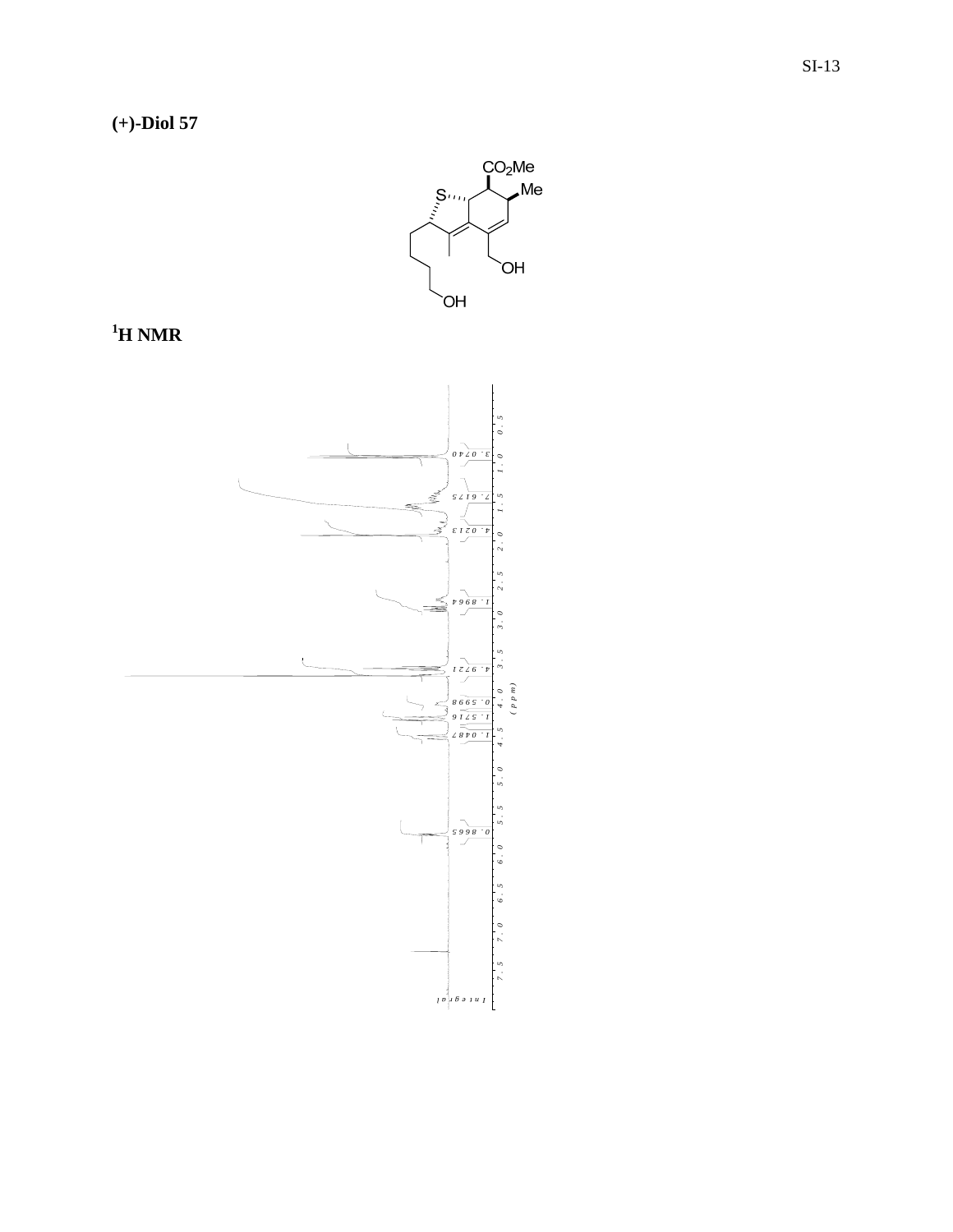**(+)-Dialdehyde 58**



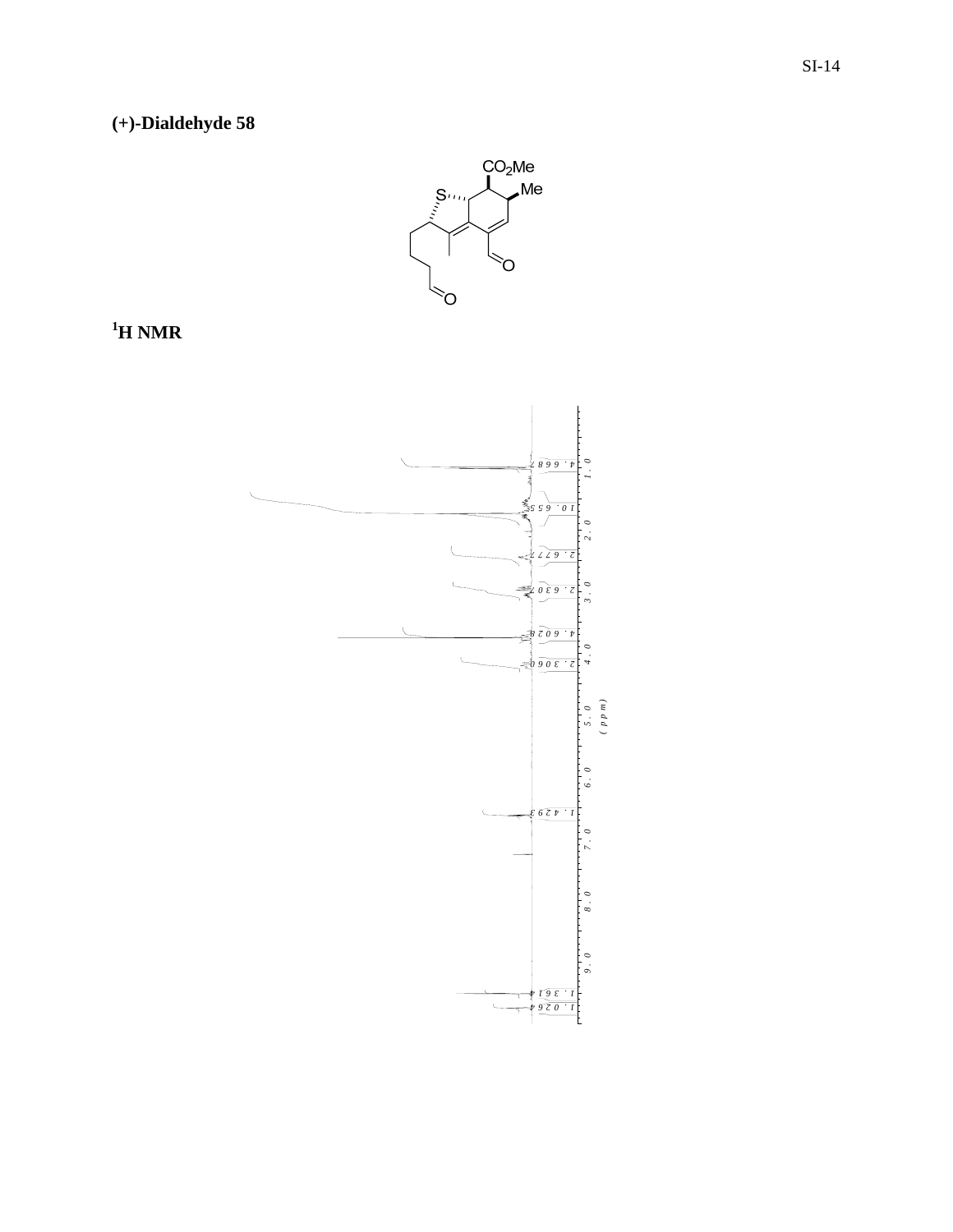**(+)-Ester 39**



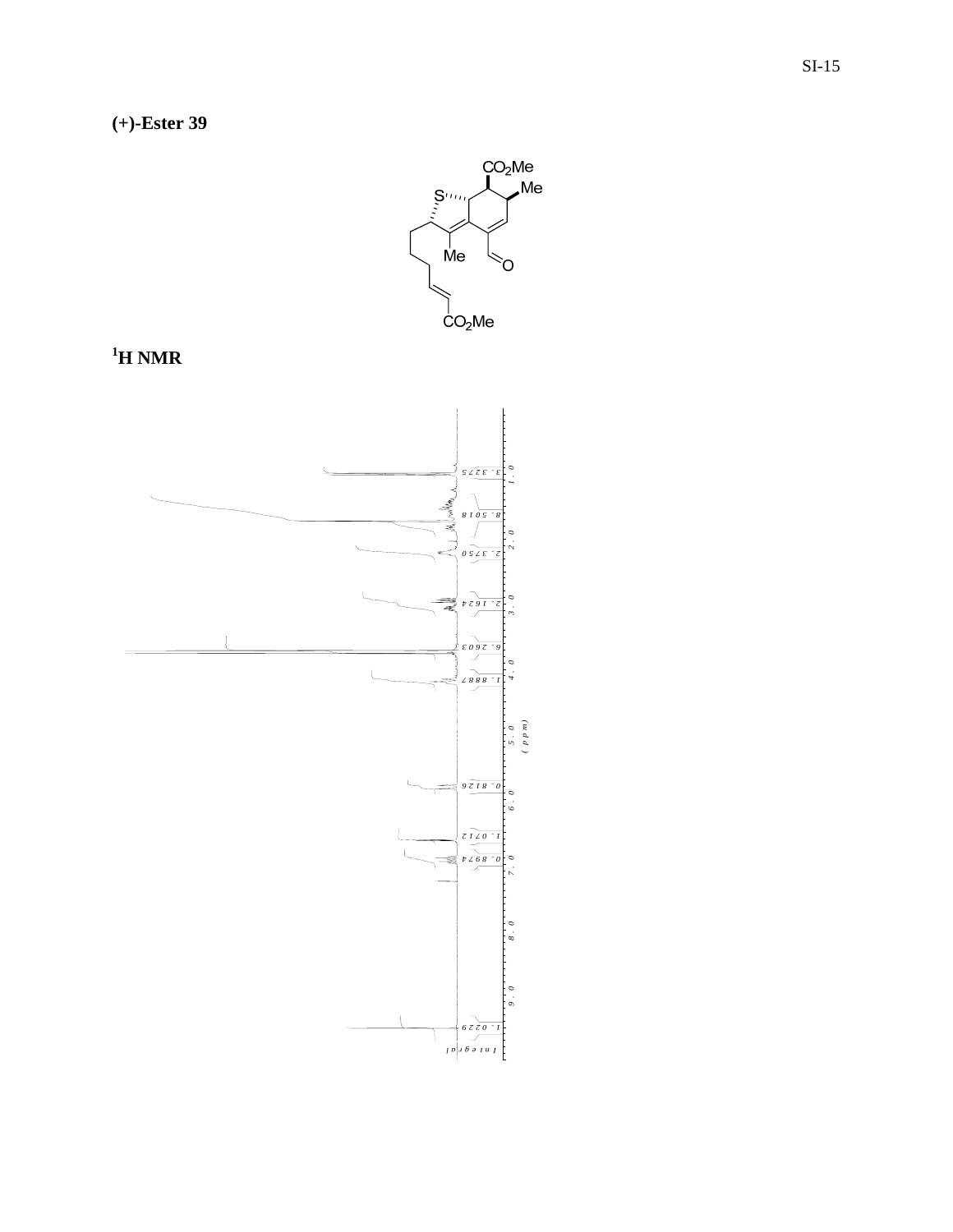**(-) Cycloadduct 40**



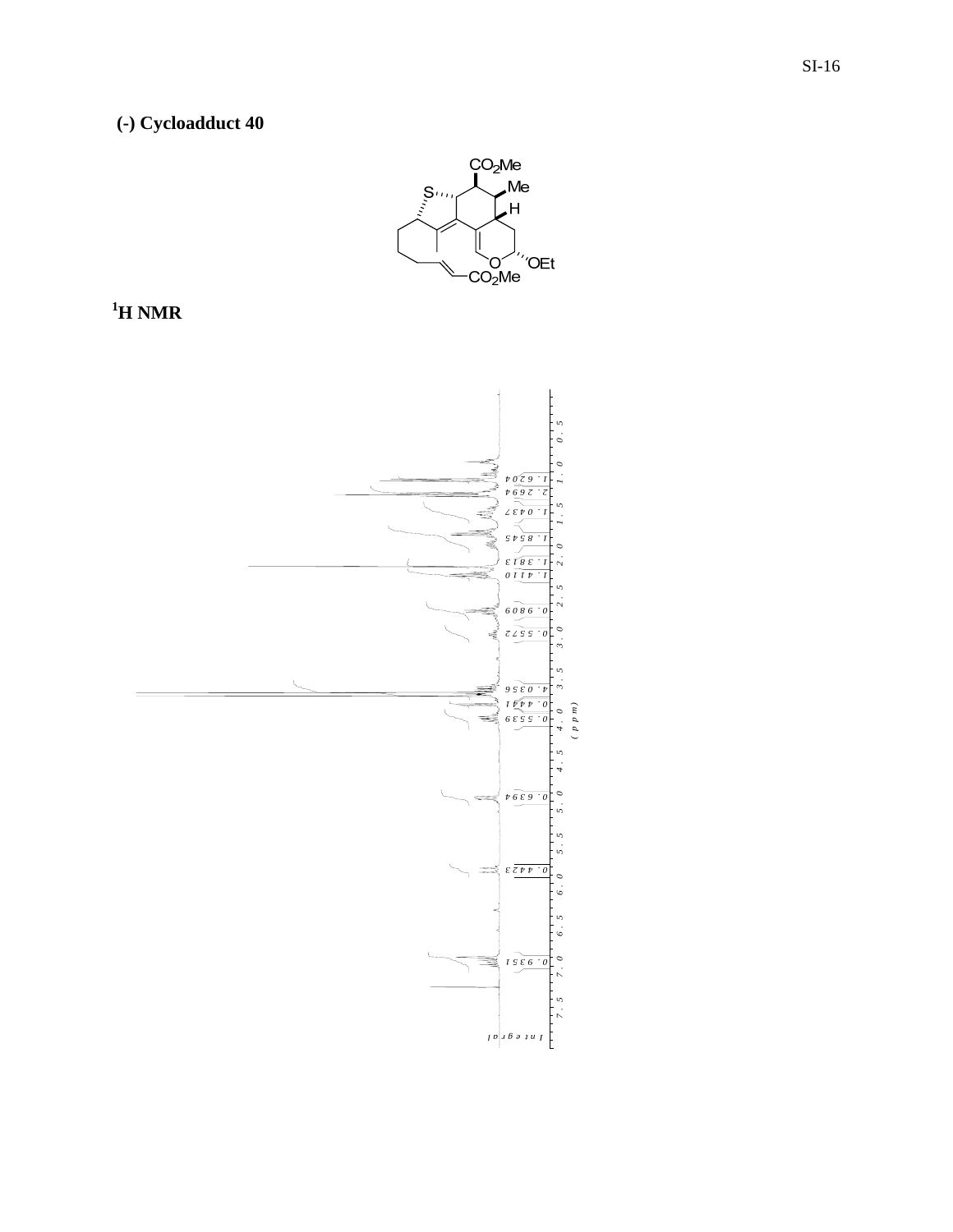

**13C NMR**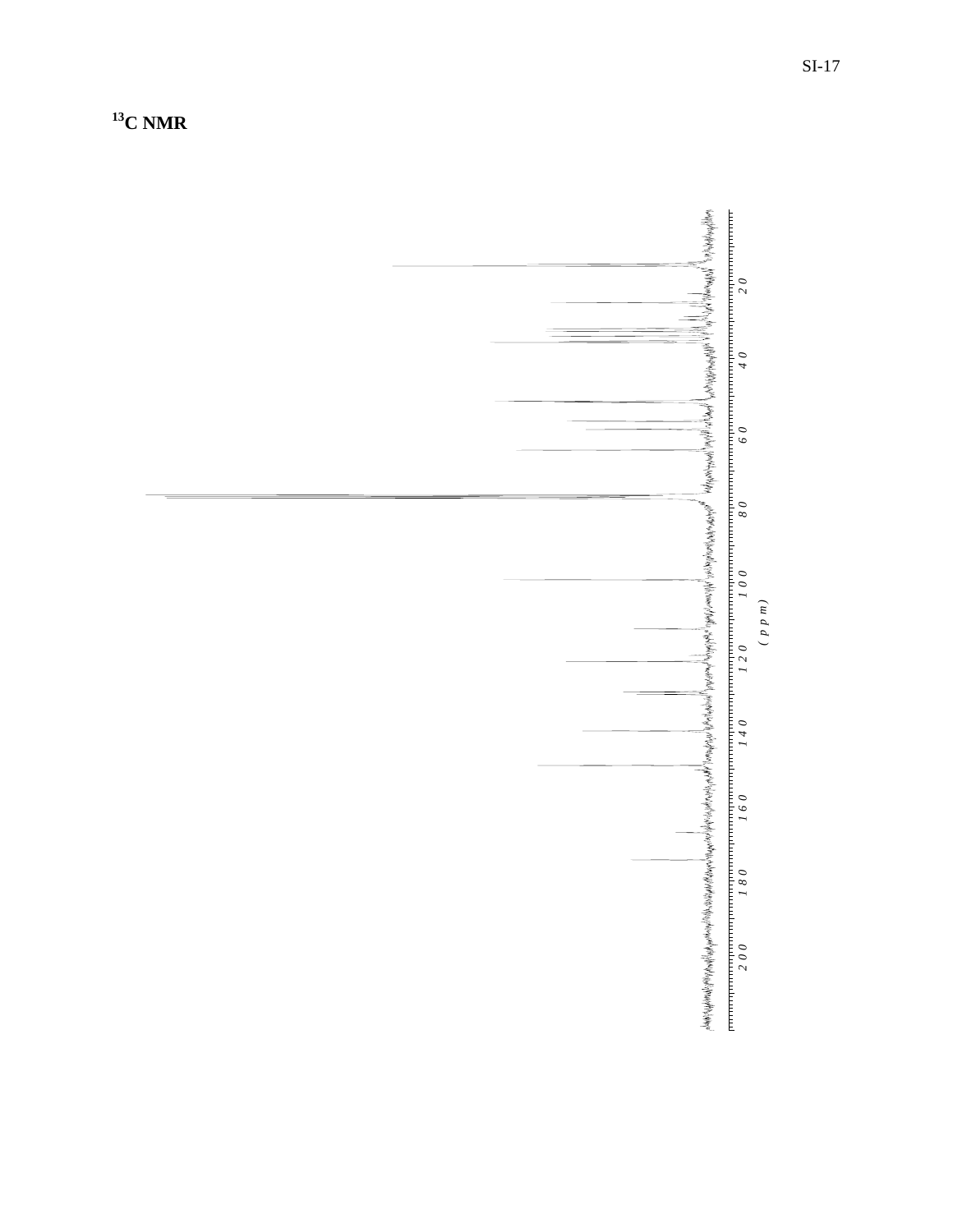**(+) Cycloadduct 41**



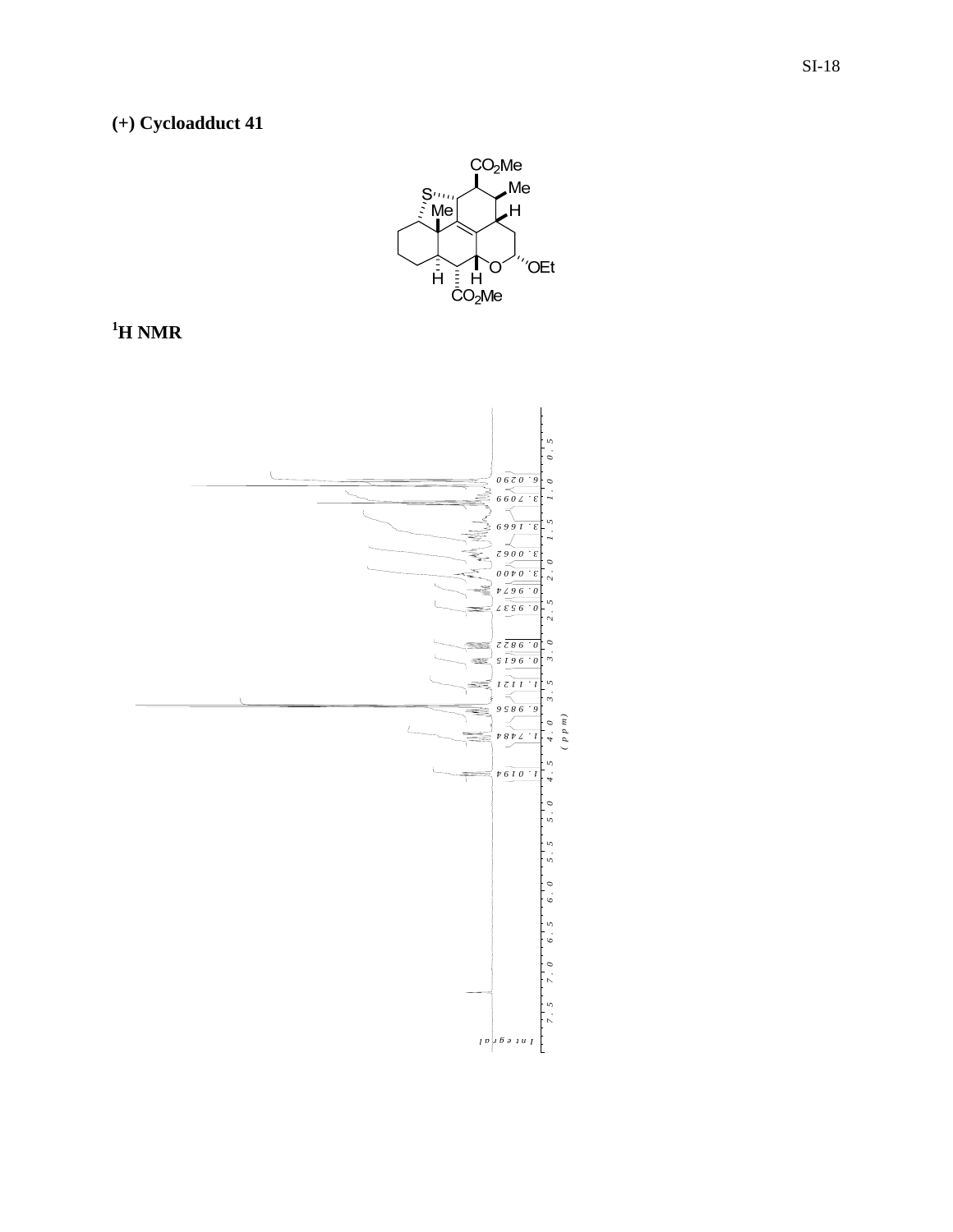

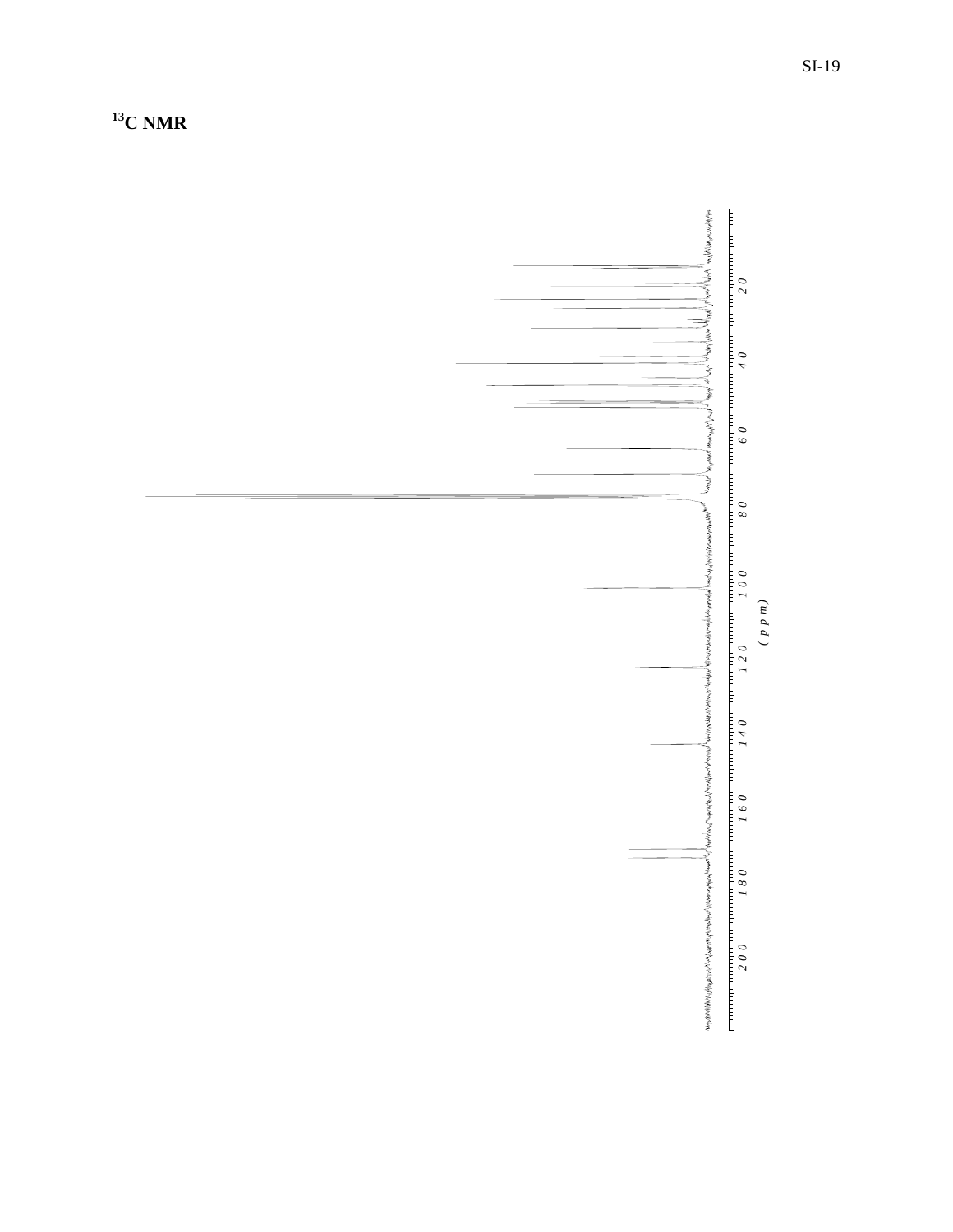**Sulfoxide 43**



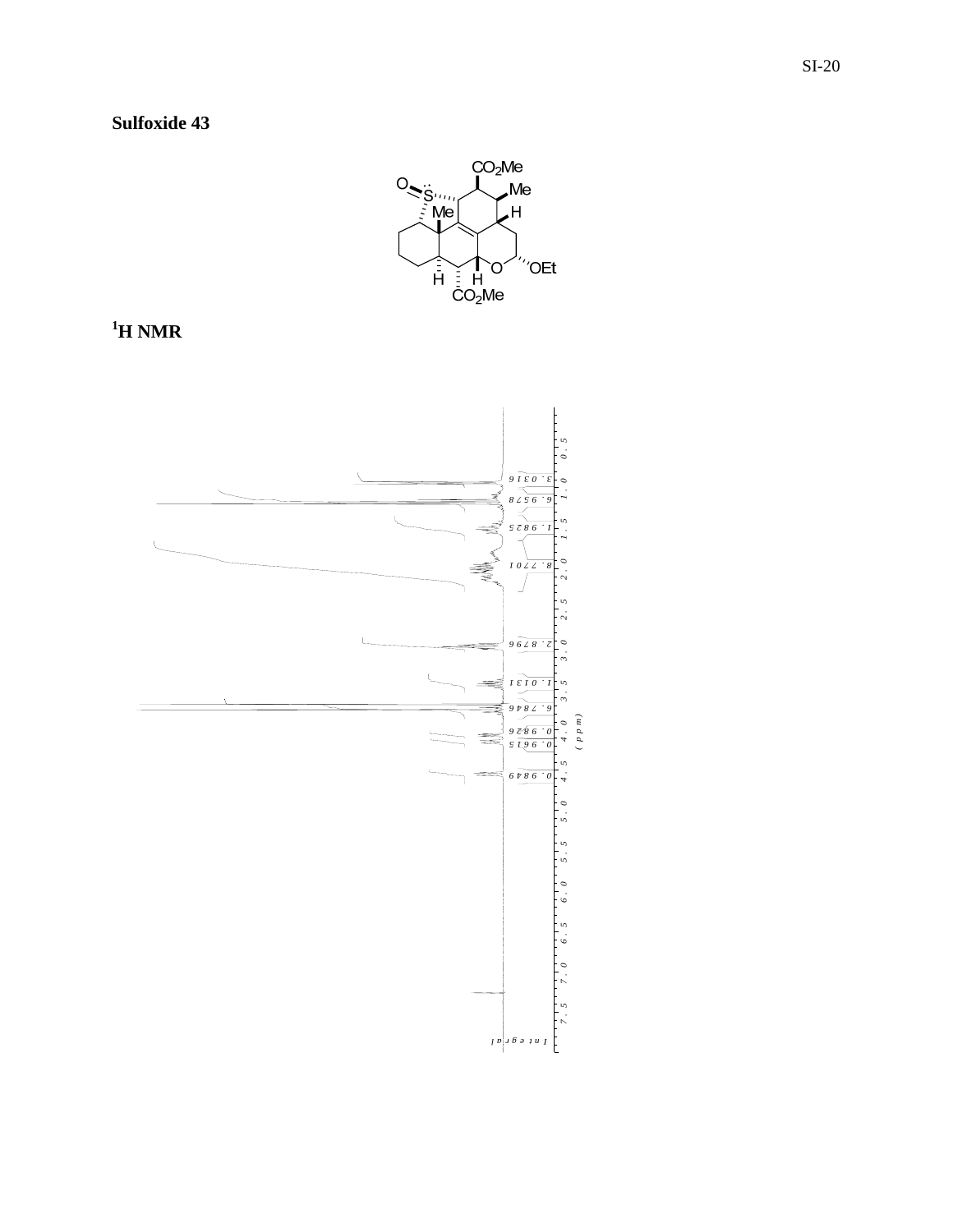

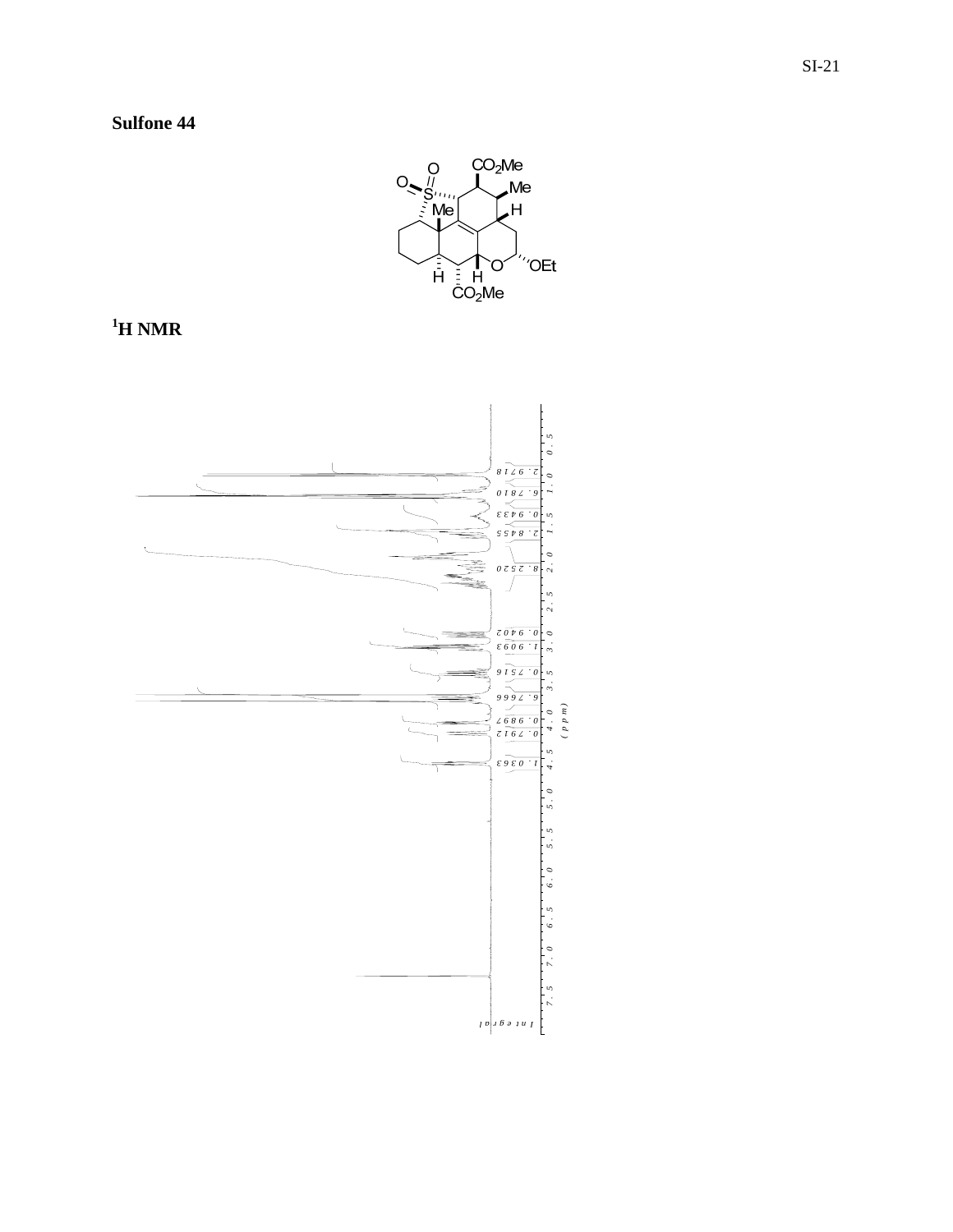## **Dienes 45 and 46**





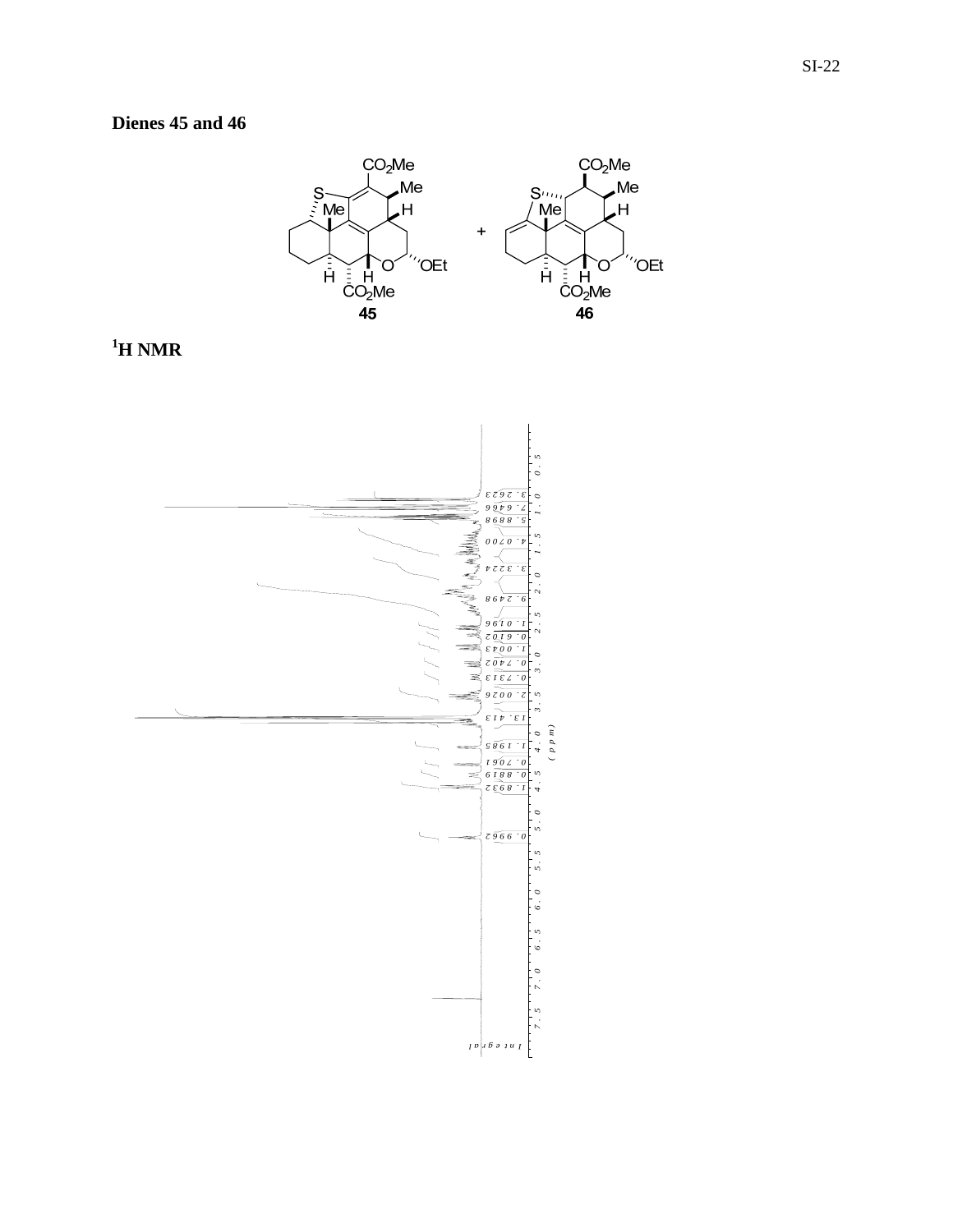**Tetracyclic aldol adduct 47**





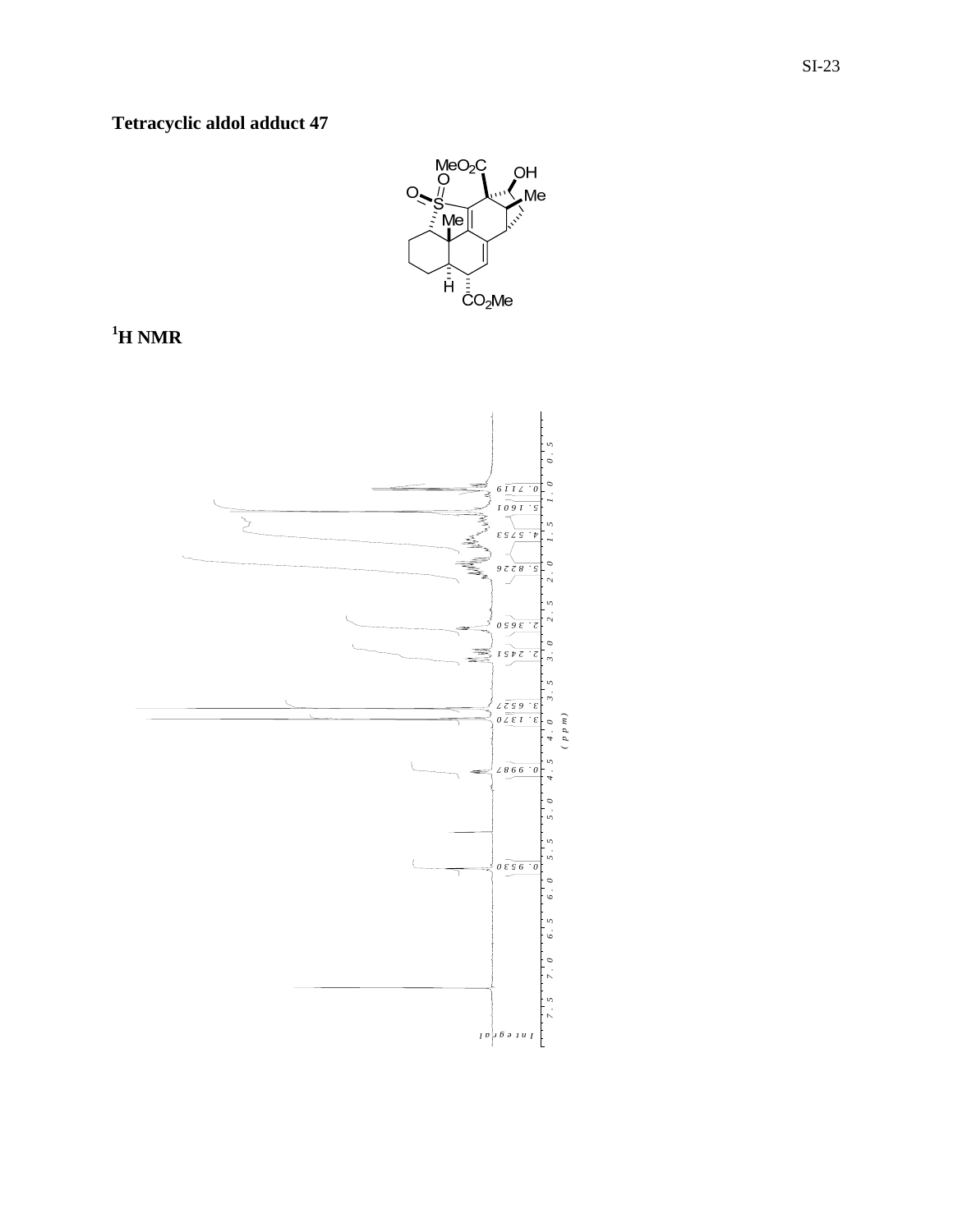

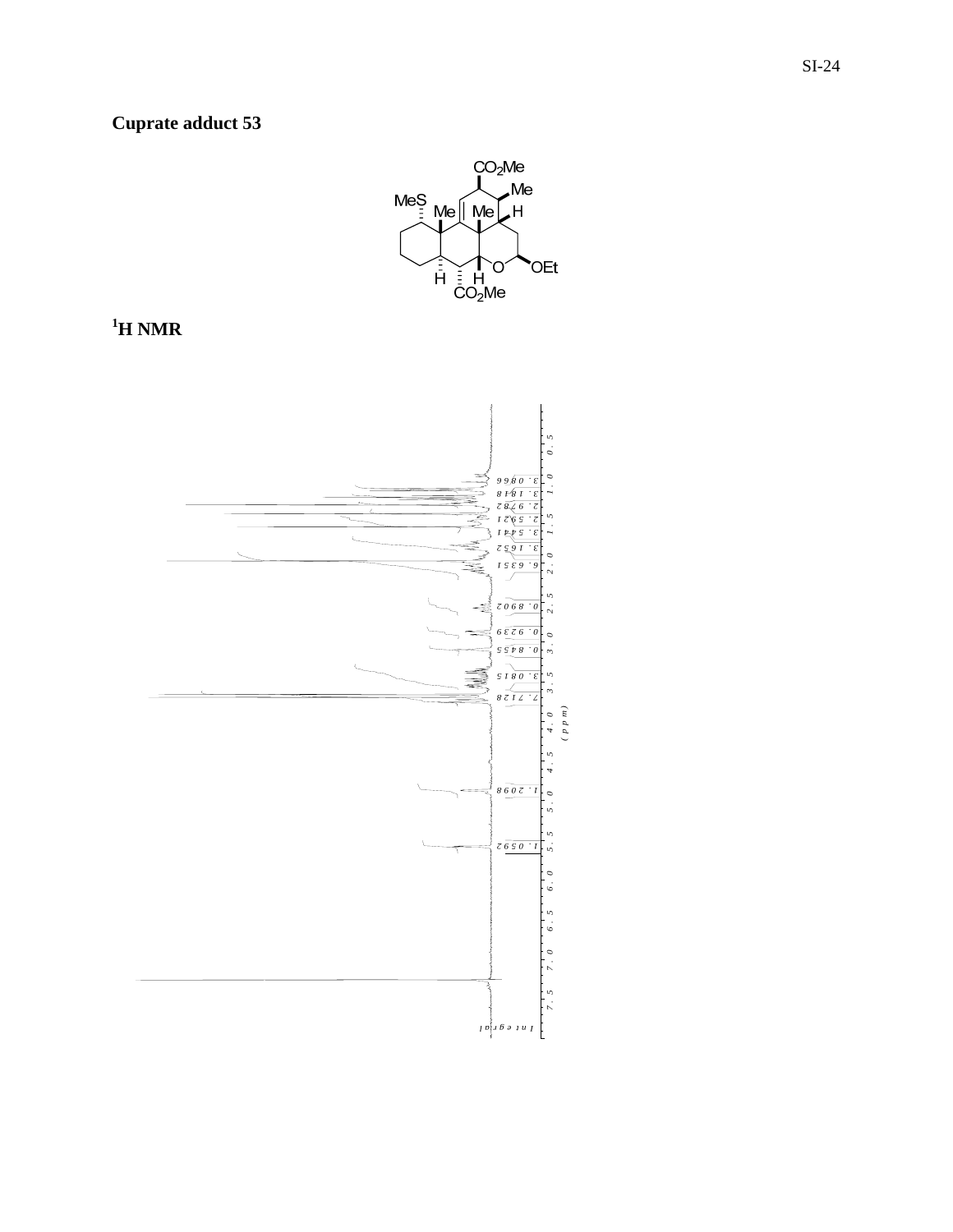**13C NMR** 

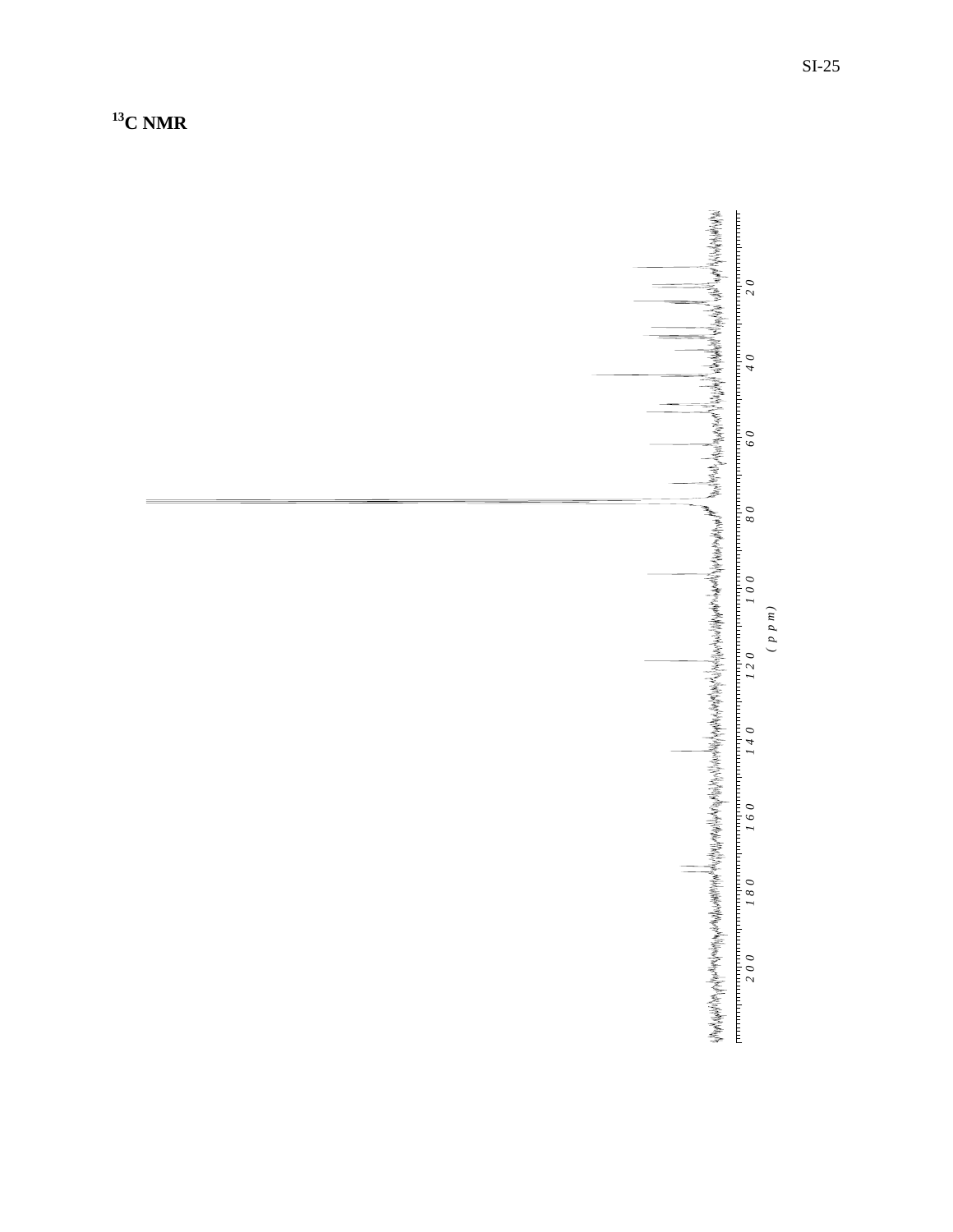# **Demethylation product 54**



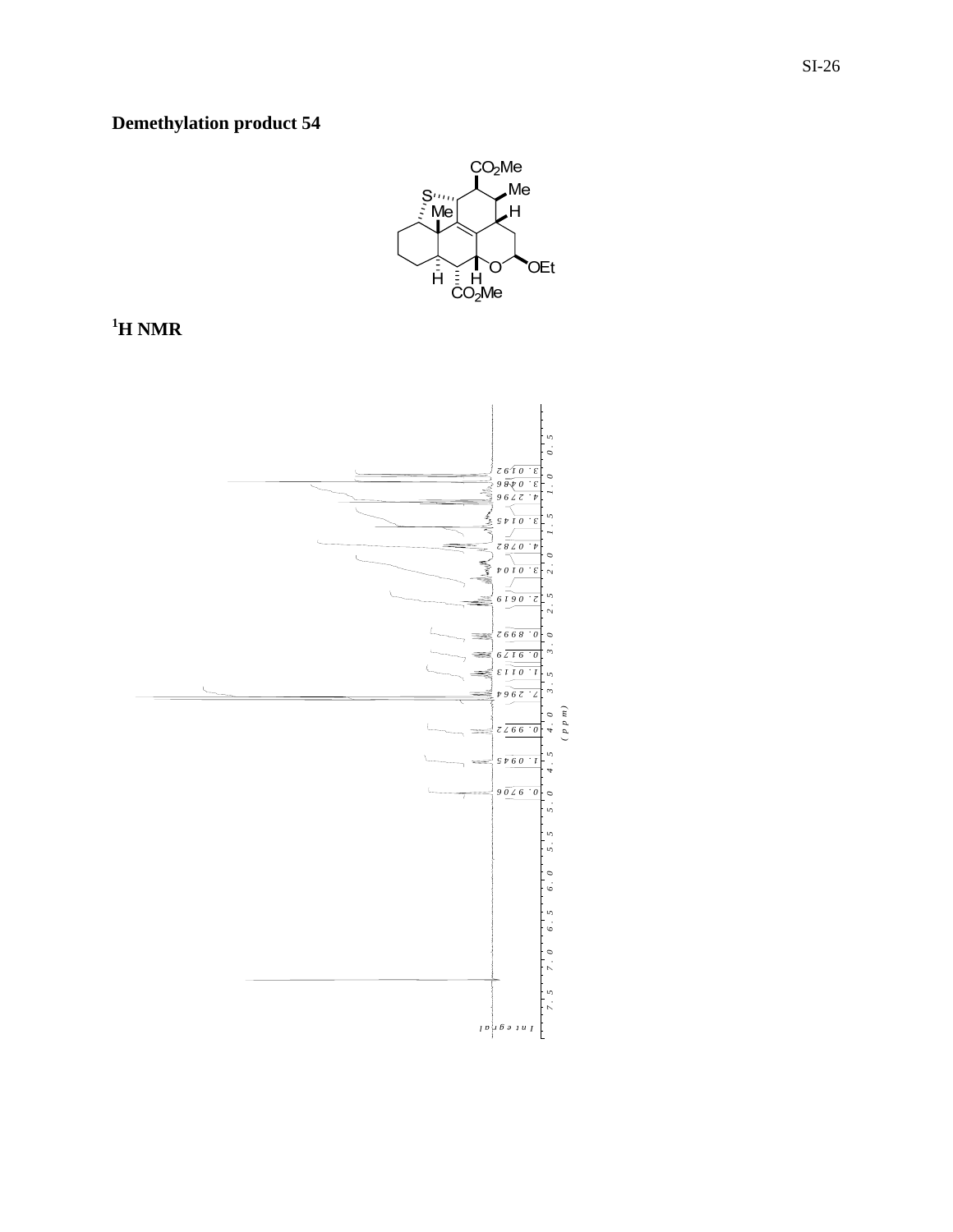**Pentacyclic sulfone 55**



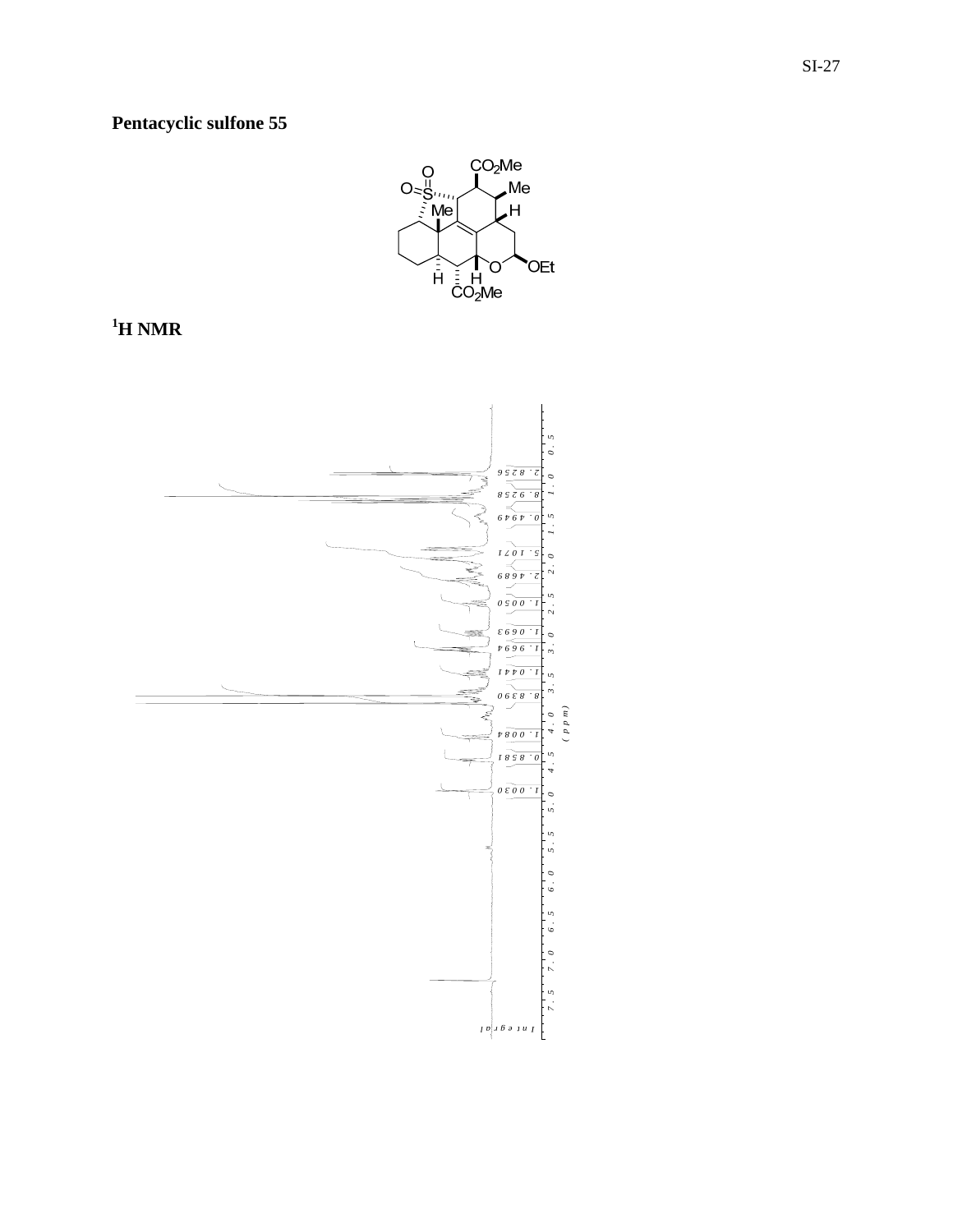**Cuprate adducts (+)-58**



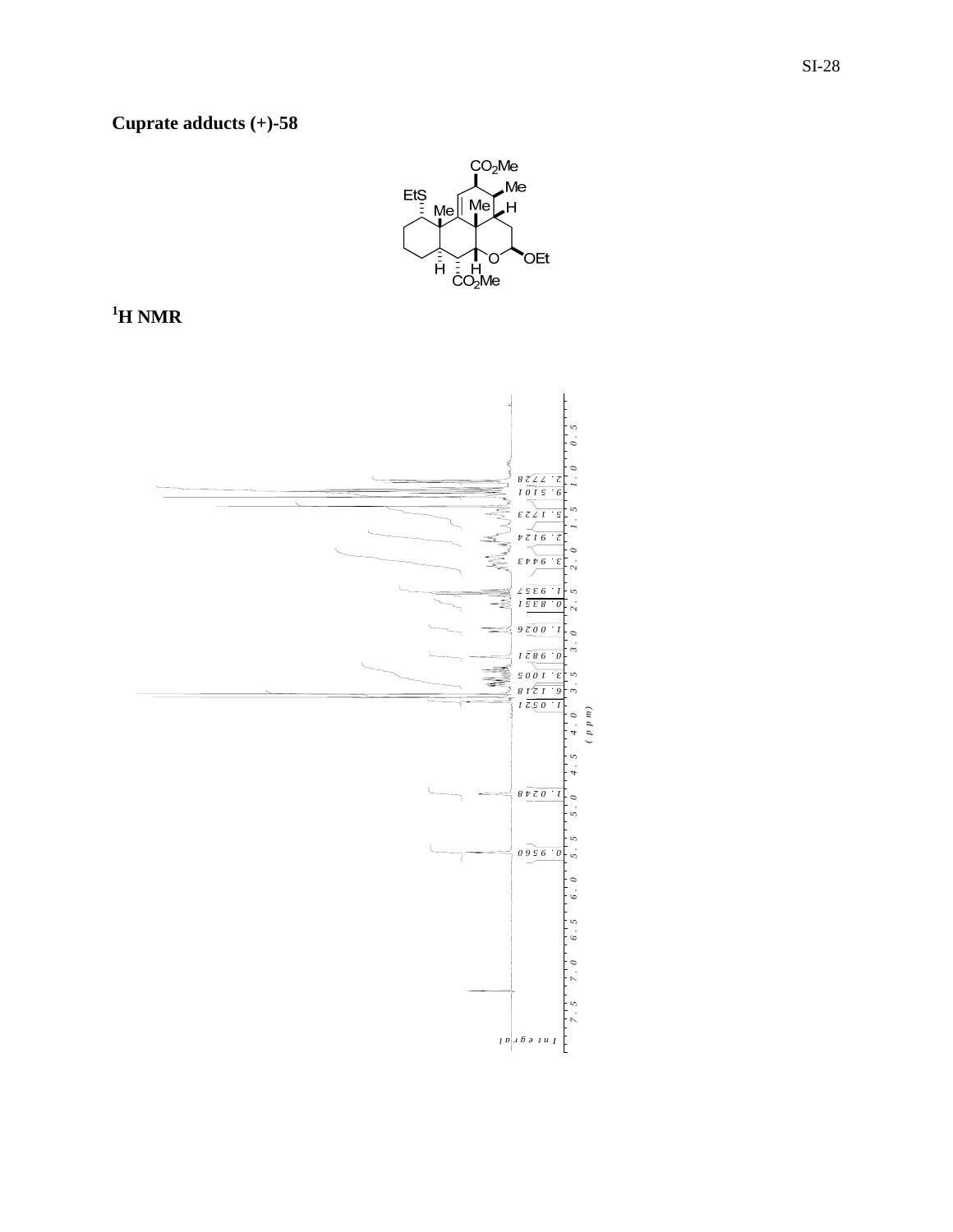**13C NMR** 

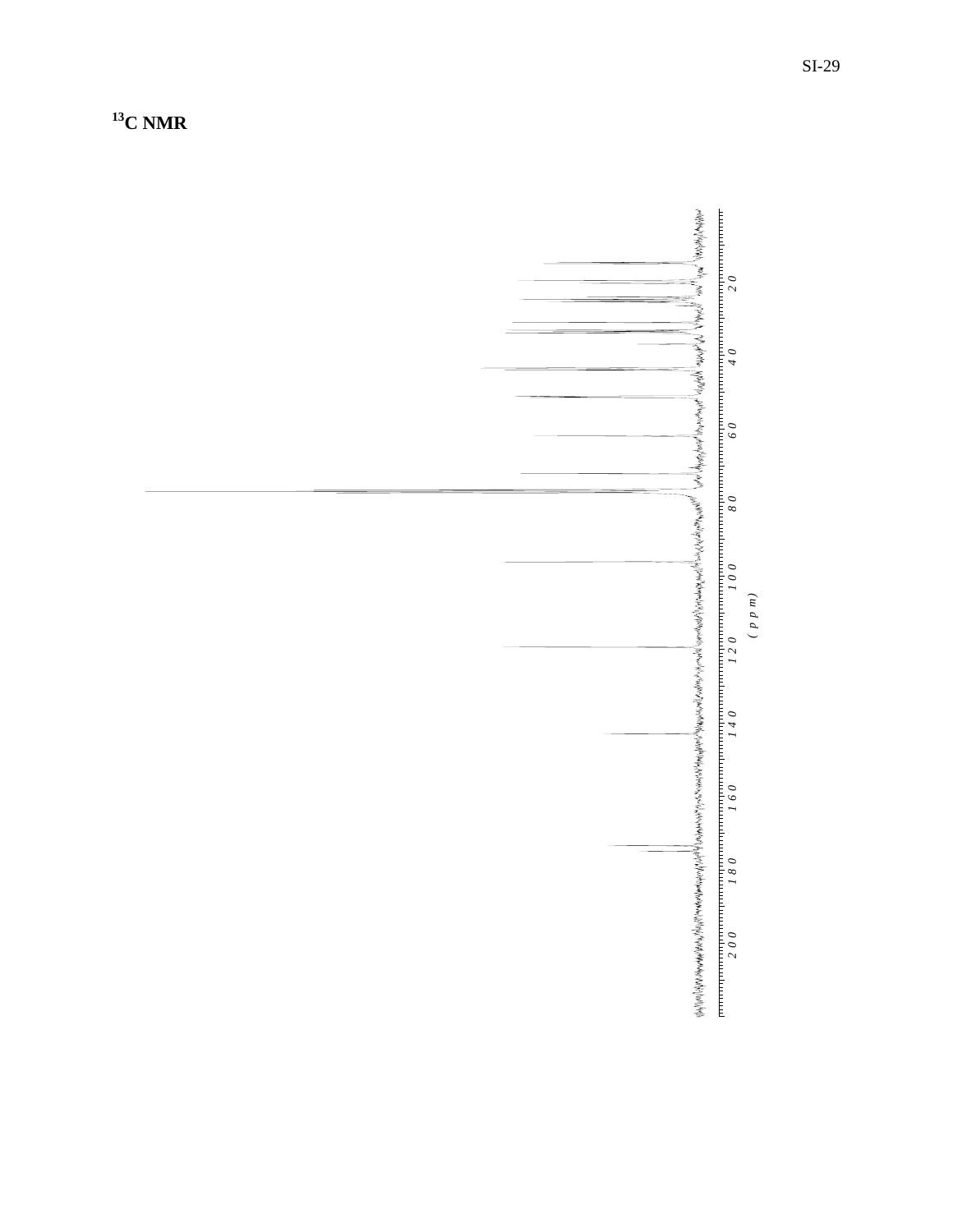**Cuprate adducts (+)-59**



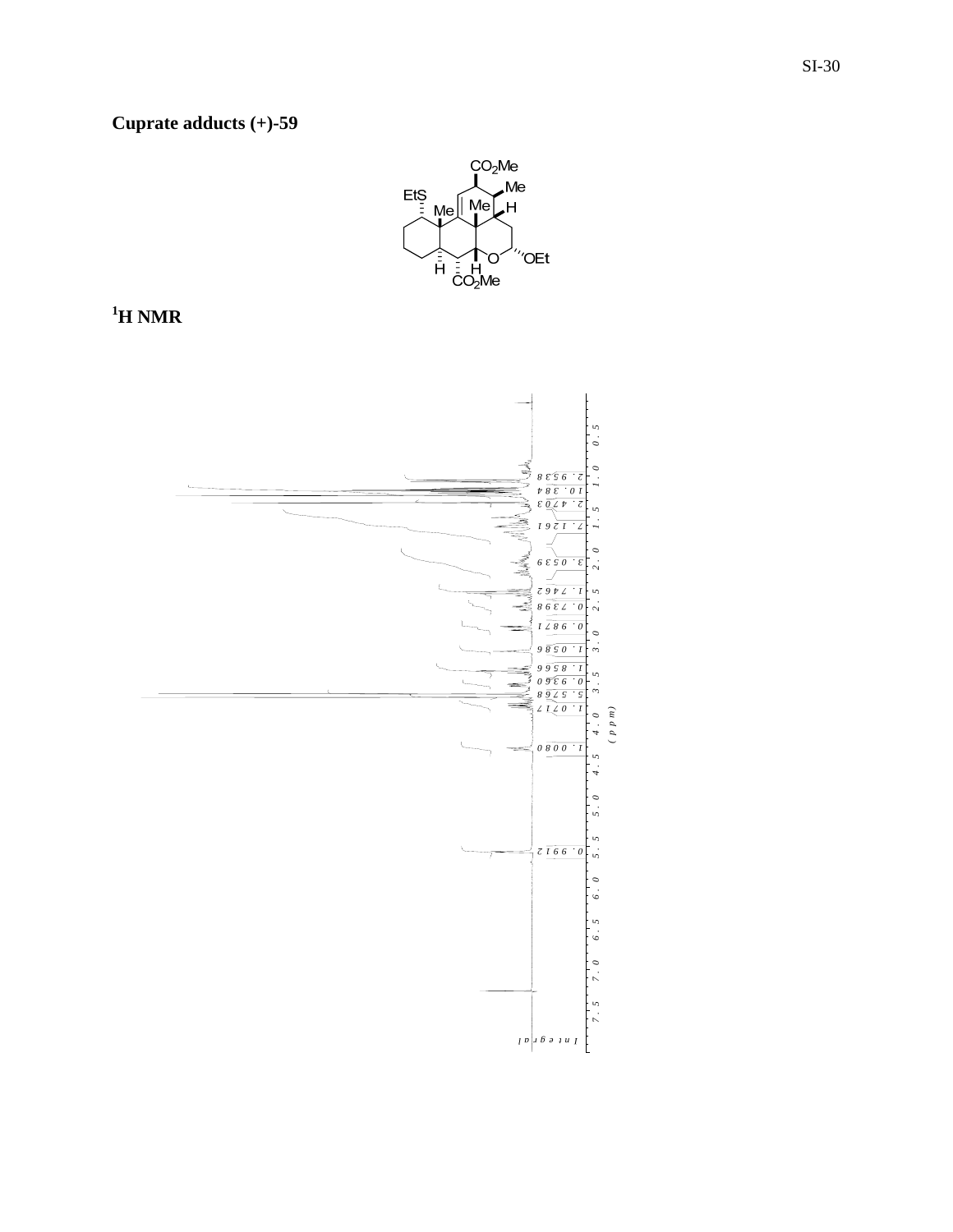

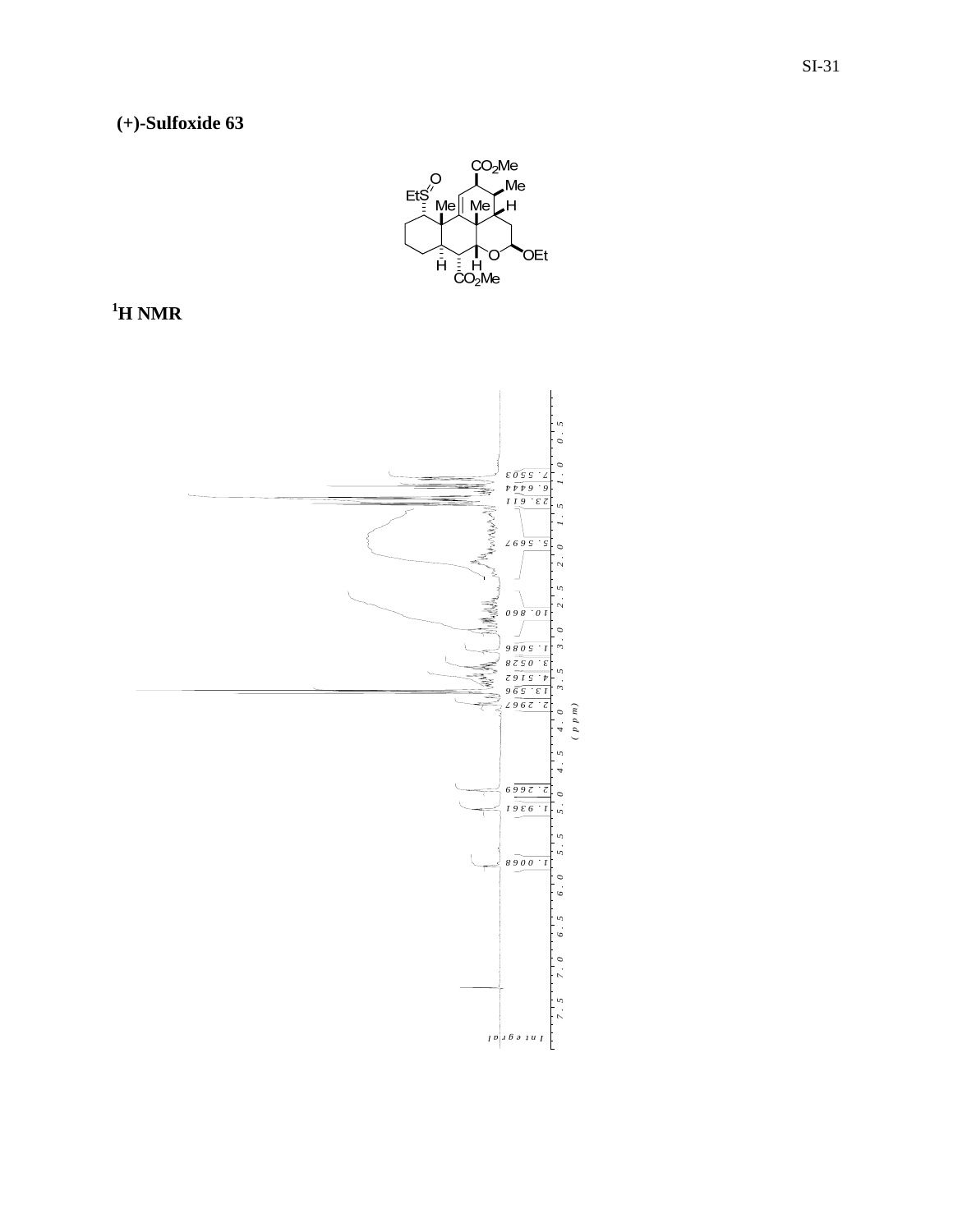

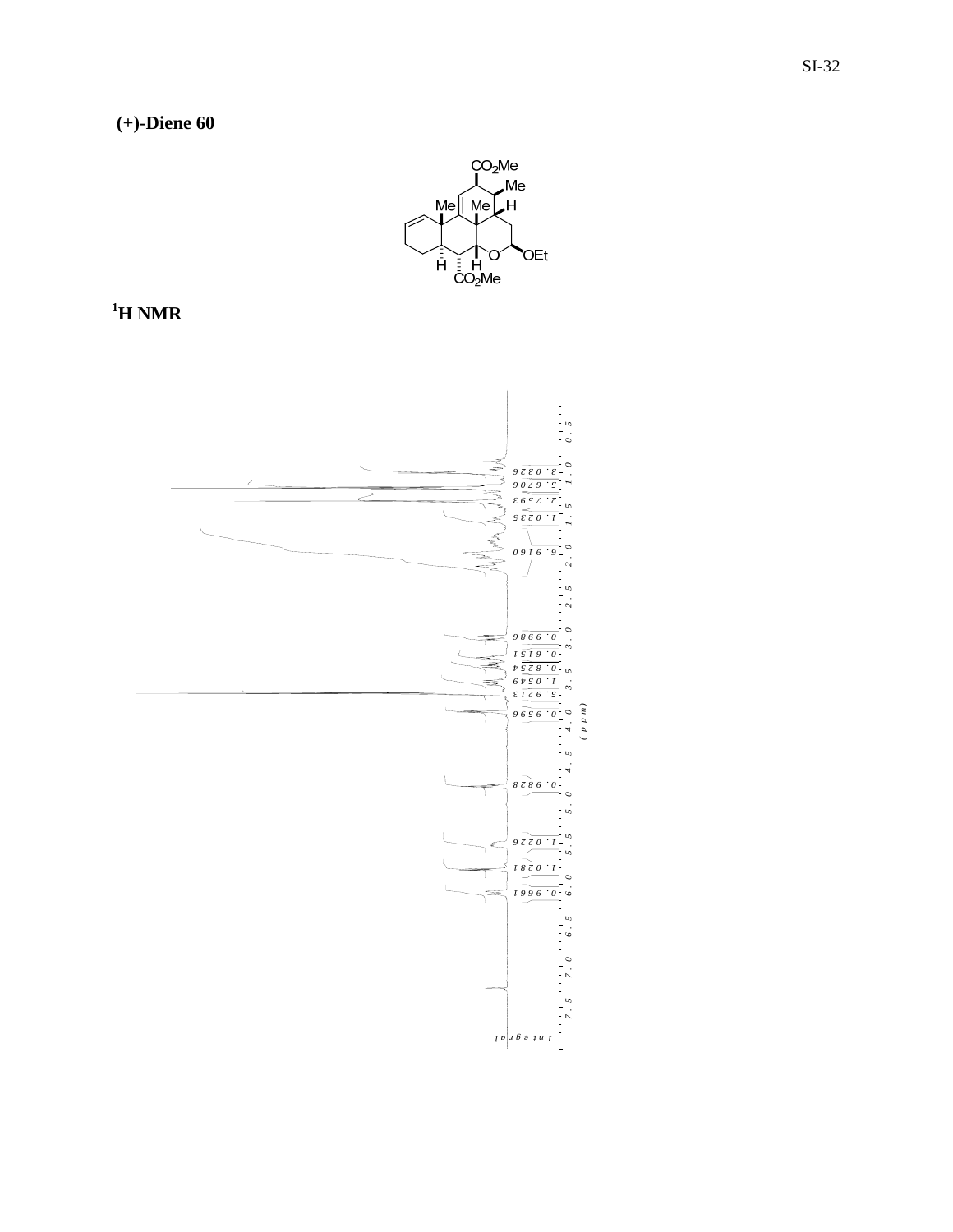

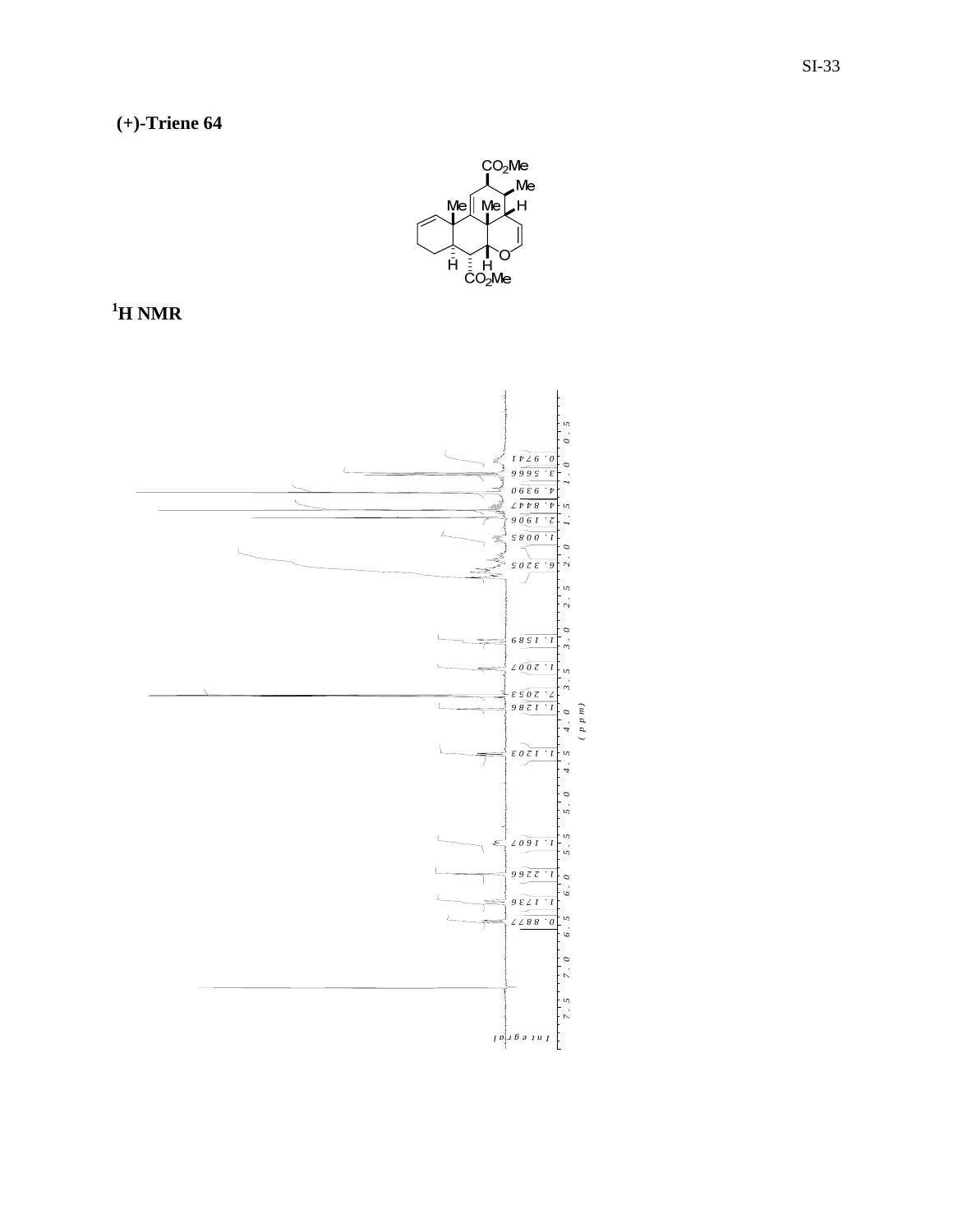**X-Ray crystallographic analyses data and ORTEP**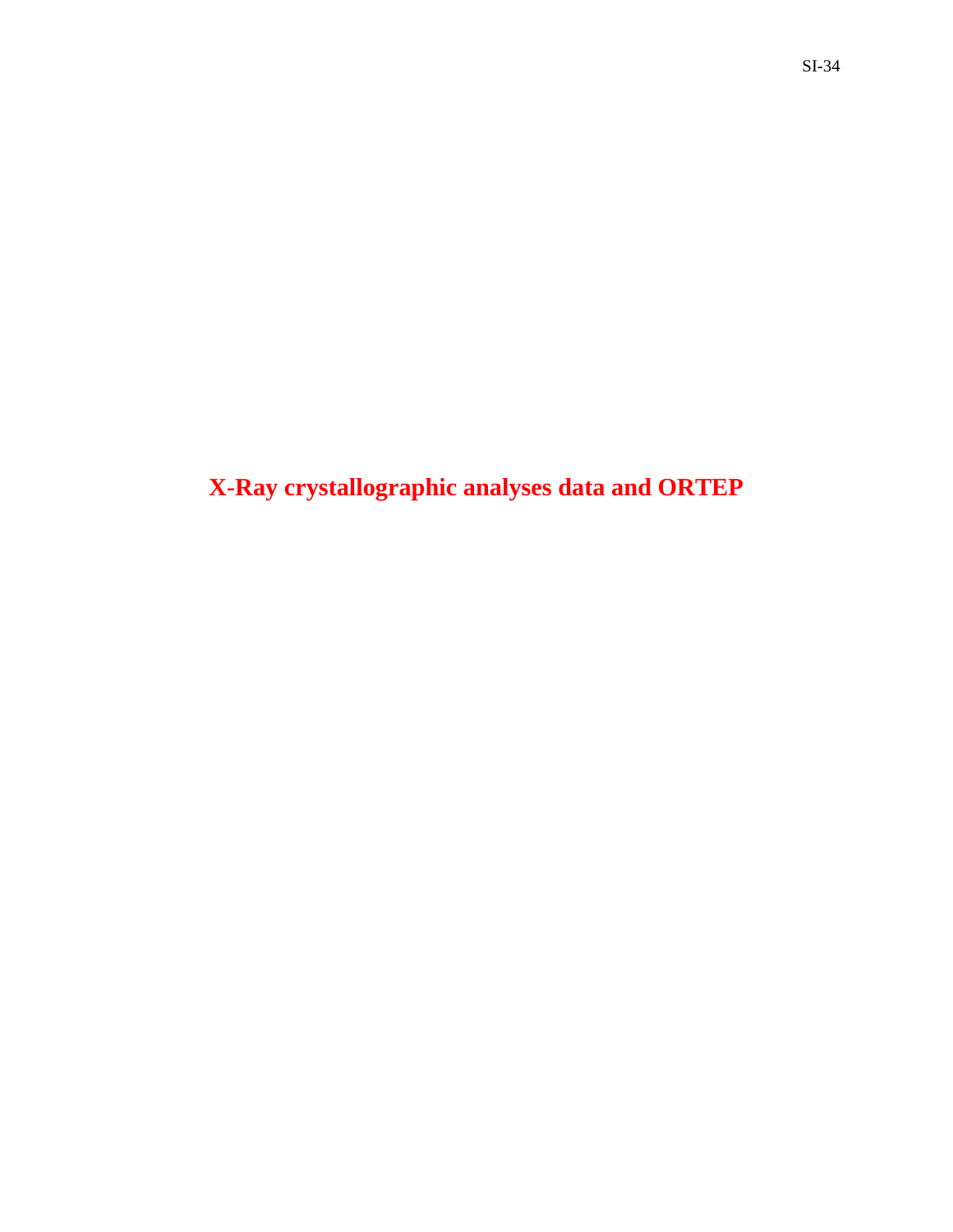### **Sulfone 44**



The crystals were grown by slow evaporation of an ethyl acetate solution at room temperature**.** One single crystal of 0.4 X 0.3 X 0.3 mm was mounted in Paratone oil using a glass fiber on the goniometer at 183(2) K. Data were collected on an Enraf-Nonius CAD-4 automatic diffractometer at the Université de Sherbrooke using  $\omega$  scans. The DIFRAC<sup>(1)</sup> program was used for centering, indexing, and data collection. Two standard reflections were measured every 100 reflections, no intensity decay was observed during data collection. The data were corrected for absorption by numerical methods and reduced with the NRCVAX<sup>(2)</sup> programs. They were solved using SHELXS-97<sup>(3)</sup> and refined by full-matrix least squares on  $F^2$  with SHELXL-97<sup>(4)</sup>. The non-hydrogen atoms were refined anisotropically. The hydrogen atoms were placed at idealized calculated geometric position and refined isotropically using a riding model. The crystal was twinned with a BASF parameter of  $0.47(6)$ . For this reason, the final absolute structure<sup>(5)</sup> could not be determined by anomalous dispersion effects.

1) H.D. Flack, E. Blanc and D. Schwarzenbach (1992), *J. Appl. Cryst.*, **25**, 455-459.

2) E.J. Gabe, Y. Le Page, J.-P. Charland, F.L. Lee, and P.S. White, (1989) *J. Appl. Cryst*., **22**, 384-387.

3) G. M. Sheldrick, SHELXS-97, G.M. Sheldrick, University of Göttingen, Germany, 1997, Release 97- 2.

4) G. M. Sheldrick, SHELXL-97, G.M. Sheldrick, University of Göttingen, Germany, 1997, Release 97-  $2^{\circ}$ 

(5) Flack H D (1983), *Acta Cryst.* A39, 876-881.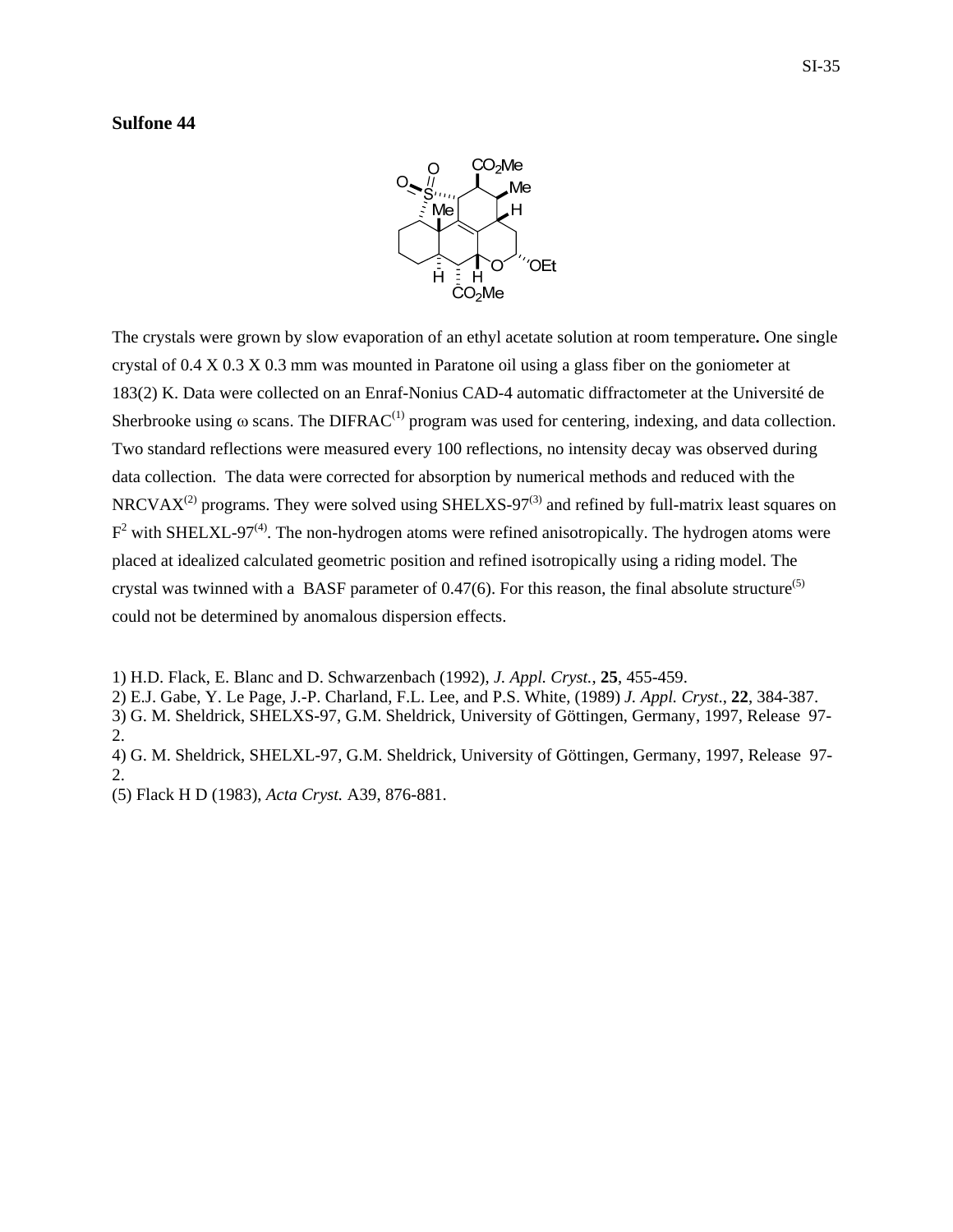

Ellipsoid probability set at 50%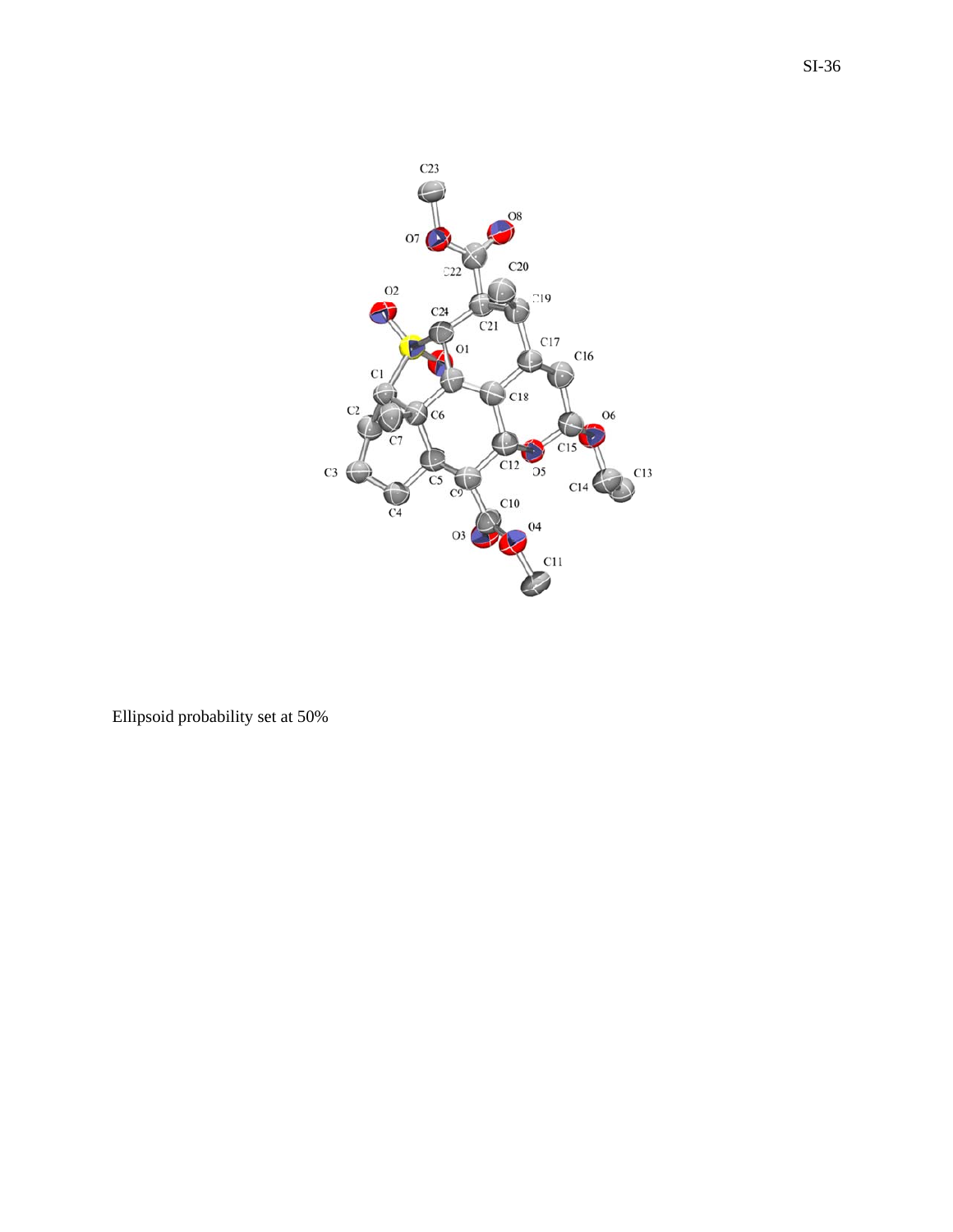Table 1. Crystal data and structure refinement for ad451a.

| Identification code<br>Empirical formula<br>Formula weight<br>Temperature<br>Wavelength                                                            | ad451a<br>$C_{24}H_{34}O_8S$<br>482.59<br>183(2) K<br>$1.54176 \text{ Å}$                                                                             |                       |
|----------------------------------------------------------------------------------------------------------------------------------------------------|-------------------------------------------------------------------------------------------------------------------------------------------------------|-----------------------|
| Crystal system                                                                                                                                     | Orthorhombic                                                                                                                                          |                       |
| Space group<br>Unit cell dimensions                                                                                                                | P212121<br>$a = 7.848(6)$ Å                                                                                                                           | $\alpha = 90^\circ$ . |
|                                                                                                                                                    | $b = 15.969(5)$ Å                                                                                                                                     | $\beta = 90^\circ$ .  |
|                                                                                                                                                    | $c = 18.794(6)$ Å                                                                                                                                     | $\gamma = 90^\circ$ . |
| Volume<br>Z                                                                                                                                        | $2355(2)$ Å <sup>3</sup><br>4                                                                                                                         |                       |
| Density (calculated)                                                                                                                               | 1.361 $Mg/m3$                                                                                                                                         |                       |
| Absorption coefficient<br>F(000)                                                                                                                   | $1.627$ mm <sup>-1</sup><br>1032                                                                                                                      |                       |
| Crystal size<br>Theta range for data collection<br>Index ranges<br>Reflections collected                                                           | $0.4 \times 0.3 \times 0.3$ mm <sup>3</sup><br>3.63 to $69.89^{\circ}$ .<br>0 <= h < $\leq$ 9, 0 < $\leq$ k $\leq$ 19, 0 < $\leq$ k $\leq$ 22<br>2457 |                       |
| Independent reflections<br>Completeness to theta = $69.89^\circ$<br>Absorption correction<br>Max. and min. transmission                            | 2457 [R(int) = $0.0000$ ]<br>96.1 %<br>Numerical<br>0.5209 and 0.4819                                                                                 |                       |
| Refinement method<br>Data / restraints / parameters                                                                                                | Full-matrix least-squares on $F^2$<br>2457/0/305                                                                                                      |                       |
| Goodness-of-fit on $F^2$<br>Final R indices [I>2sigma(I)]<br>R indices (all data)<br>Absolute structure parameter<br><b>Extinction coefficient</b> | 1.071<br>$R1 = 0.0747$ , wR2 = 0.1997<br>$R1 = 0.0926$ , wR2 = 0.2210<br>0.47(6)<br>0.053(5)<br>0.392 and -0.523 e. $\AA$ <sup>-3</sup>               |                       |
| Largest diff. peak and hole                                                                                                                        |                                                                                                                                                       |                       |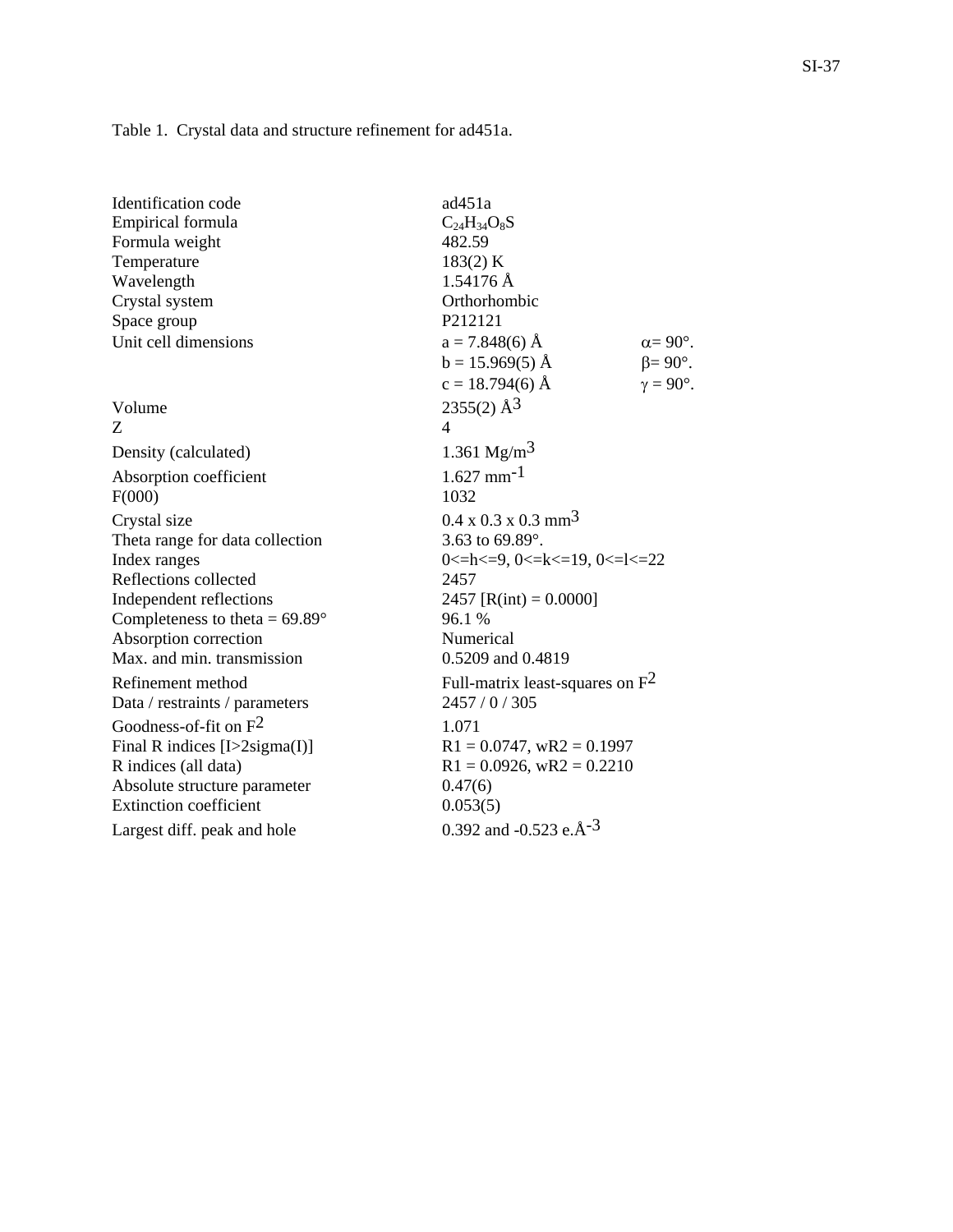### **Tetracyclic aldol adduct 47**



The crystals were grown by slow evaporation of a CH<sub>2</sub>Cl<sub>2</sub> solution at room temperature. One single crystal of 0.45 X 0.40 X 0.25 mm<sup>3</sup> was mounted using a glass fiber on the goniometer at 293(2) K. Data were collected on an Enraf-Nonius CAD-4 automatic diffractometer at the Université de Sherbrooke using  $\omega$  scans. The DIFRAC<sup>(1)</sup> program was used for centering, indexing, and data collection. Two standard reflections were measured every 100 reflections, 5% intensity decay was observed during data collection. The data were corrected for absorption by empirical methods based on psi scans and reduced with the NRCVAX<sup>(2)</sup> programs. They were solved using SHELXS-97<sup>(3)</sup> and refined by full-matrix least squares on  $F^2$  with SHELXL-97<sup>(4)</sup>. The non-hydrogen atoms were refined anisotropically. The hydrogen atoms were placed at idealized calculated geometric position and refined isotropically using a riding model.

1) H.D. Flack, E. Blanc and D. Schwarzenbach (1992), J. Appl. Cryst., **25**, 455-459.

2) E.J. Gabe, Y. Le Page, J.-P. Charland, F.L. Lee, and P.S. White, (1989) *J. Appl. Cryst*., **22**, 384-387.

3) G. M. Sheldrick, SHELXS-97, G.M. Sheldrick, University of Göttingen, Germany, 1997, Release 97- 2.

4) G. M. Sheldrick, SHELXL-97, G.M. Sheldrick, University of Göttingen, Germany, 1997, Release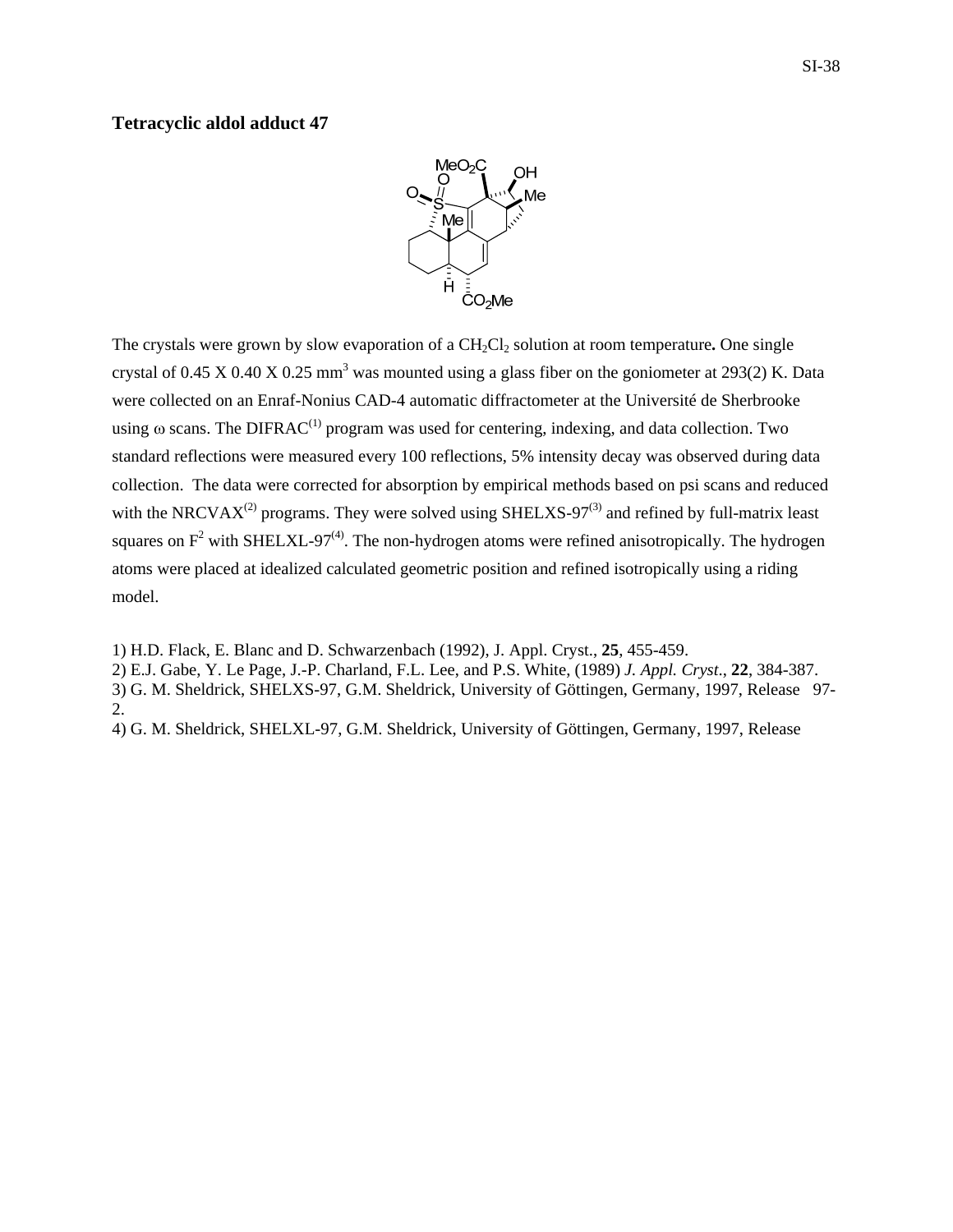

Ellipsoid probability set at 50%.97-2.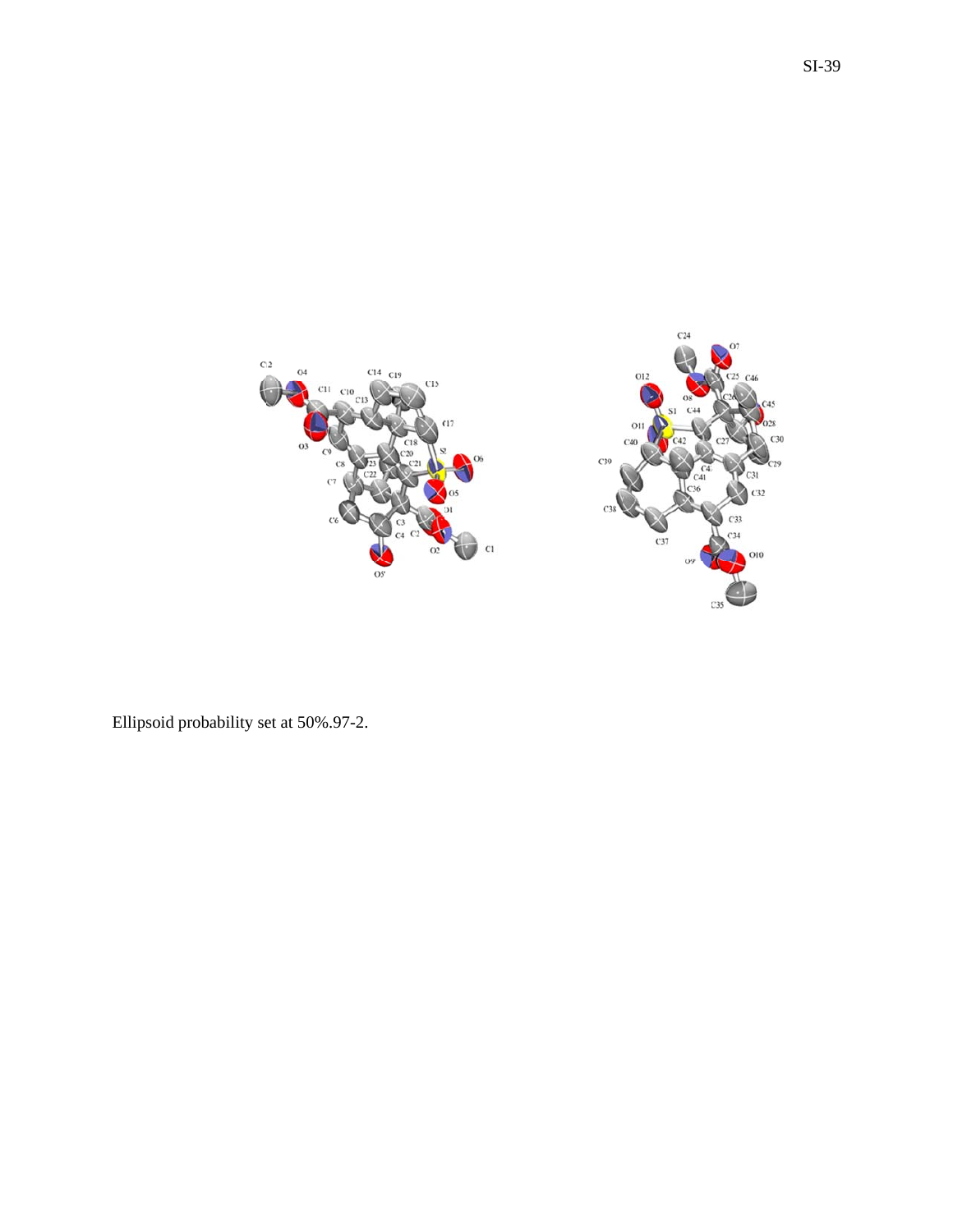| Identification code<br>Empirical formula<br>Formula weight<br>Temperature<br>Wavelength<br>Crystal system<br>Space group<br>Unit cell dimensions | ad4761a<br>$C_{22}H_{28}O_7S$<br>436.50<br>293(2) K<br>$1.54176 \text{ Å}$<br>Triclinic<br>$P-1$<br>$a = 8.240(3)$ Å<br>$\alpha = 83.27(4)$ °.<br>$b = 11.921(6)$ Å<br>$\beta = 82.09(2)$ °.<br>$c = 22.119(5)$ Å<br>$\gamma = 81.40(4)$ °. |
|--------------------------------------------------------------------------------------------------------------------------------------------------|---------------------------------------------------------------------------------------------------------------------------------------------------------------------------------------------------------------------------------------------|
| Volume                                                                                                                                           | $2117.6(14)$ Å <sup>3</sup>                                                                                                                                                                                                                 |
| Ζ                                                                                                                                                | $\overline{4}$                                                                                                                                                                                                                              |
| Density (calculated)                                                                                                                             | 1.369 Mg/m <sup>3</sup>                                                                                                                                                                                                                     |
| Absorption coefficient                                                                                                                           | $1.718$ mm <sup>-1</sup>                                                                                                                                                                                                                    |
| F(000)                                                                                                                                           | 928                                                                                                                                                                                                                                         |
| Crystal size                                                                                                                                     | $0.45 \times 0.40 \times 0.25$ mm <sup>3</sup>                                                                                                                                                                                              |
| Theta range for data collection                                                                                                                  | 2.03 to 69.97°.                                                                                                                                                                                                                             |
| Index ranges                                                                                                                                     | $-9 < = h < 10$ , 0 $< k < 14$ , $-26 < k < 26$                                                                                                                                                                                             |
| Reflections collected                                                                                                                            | 7468                                                                                                                                                                                                                                        |
| Independent reflections                                                                                                                          | 7468 [R(int) = $0.0000$ ]                                                                                                                                                                                                                   |
| Completeness to theta = $69.97^{\circ}$                                                                                                          | 93.1 %                                                                                                                                                                                                                                      |
| Absorption correction                                                                                                                            | Empirical                                                                                                                                                                                                                                   |
| Max. and min. transmission                                                                                                                       | 0.7944 and 0.7172                                                                                                                                                                                                                           |
| Refinement method                                                                                                                                | Full-matrix least-squares on $F^2$                                                                                                                                                                                                          |
| Data / restraints / parameters                                                                                                                   | 7468 / 0 / 552                                                                                                                                                                                                                              |
| Goodness-of-fit on $F^2$                                                                                                                         | 0.955                                                                                                                                                                                                                                       |
| Final R indices [I>2sigma(I)]                                                                                                                    | $R1 = 0.0890$ , wR2 = 0.2376                                                                                                                                                                                                                |
| R indices (all data)                                                                                                                             | $R1 = 0.1701$ , wR2 = 0.2854                                                                                                                                                                                                                |
| <b>Extinction coefficient</b>                                                                                                                    | 0.0131(12)                                                                                                                                                                                                                                  |
| Largest diff. peak and hole                                                                                                                      | 0.256 and -0.356 e. $\AA$ <sup>-3</sup>                                                                                                                                                                                                     |

Table 1. Crystal data and structure refinement for ad4761a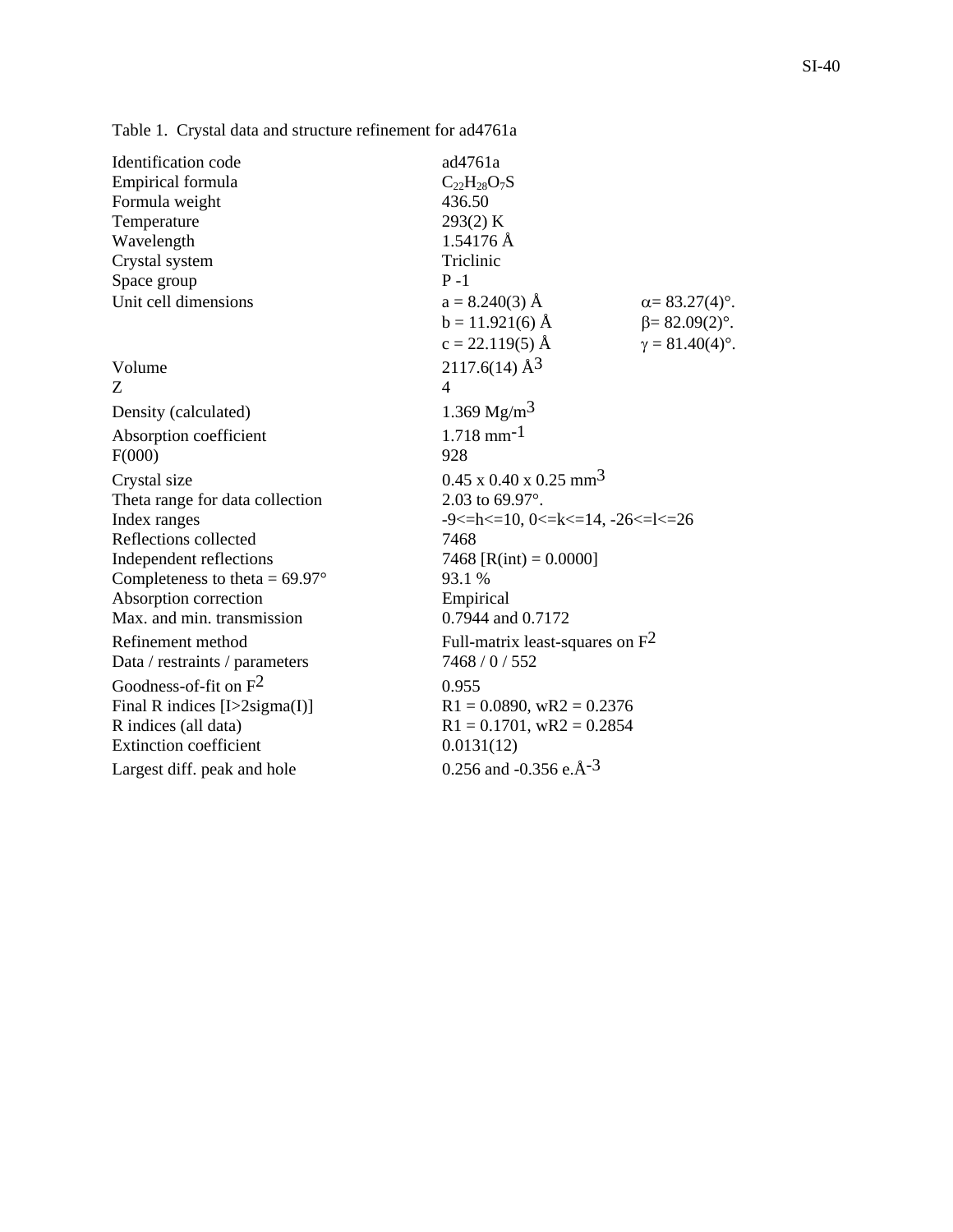### **Methylsulfonium tetrafluoroborate 50**



The crystals were grown by slow evaporation of a CH<sub>2</sub>Cl<sub>2</sub>/THF solution mixture at room temperature. One single crystal of  $0.30 \text{ X}$  0.40 X 0.45 mm<sup>3</sup> was mounted using a glass fiber on the goniometer at 198(2) K. Data were collected on an Enraf-Nonius CAD-4 automatic diffractometer at the Université de Sherbrooke using  $\omega$  scans. The DIFRAC<sup>(1)</sup> program was used for centering, indexing, and data collection. One standard reflection was measured every 100 reflections, no intensity decay was observed during data collection. The data were reduced with the NRCVAX<sup>(2)</sup> programs, solved using SHELXS-97<sup>(3)</sup> and refined by full-matrix least squares on  $F^2$  with SHELXL-97<sup>(4)</sup>. The non-hydrogen atoms were refined anisotropically. The hydrogen atoms were placed at idealized calculated geometric position and refined isotropically using a riding model. Three disordered solvent molecules were found in a packing crystal cavity. One  $H_2O$  and a mixture of THF and  $CH_2Cl_2$  very close on a same crystallographic site. The two last were refined with partial occupations factors and found to be  $51\%$  THF and 49% CH<sub>2</sub>Cl<sub>2</sub>. These disordered solvent molecules mostly contributed to reduce the data quality.

1) H.D. Flack, E. Blanc and D. Schwarzenbach (1992), J. Appl. Cryst., **25**, 455-459.

2) E.J. Gabe, Y. Le Page, J.-P. Charland, F.L. Lee, and P.S. White, (1989) *J. Appl. Cryst*., **22**, 384-387.

3) G. M. Sheldrick, SHELXS-97, G.M. Sheldrick, University of Göttingen, Germany, 1997, Release 97- 2.

4) G. M. Sheldrick, SHELXL-97, G.M. Sheldrick, University of Göttingen, Germany, 1997, Release 97- 2.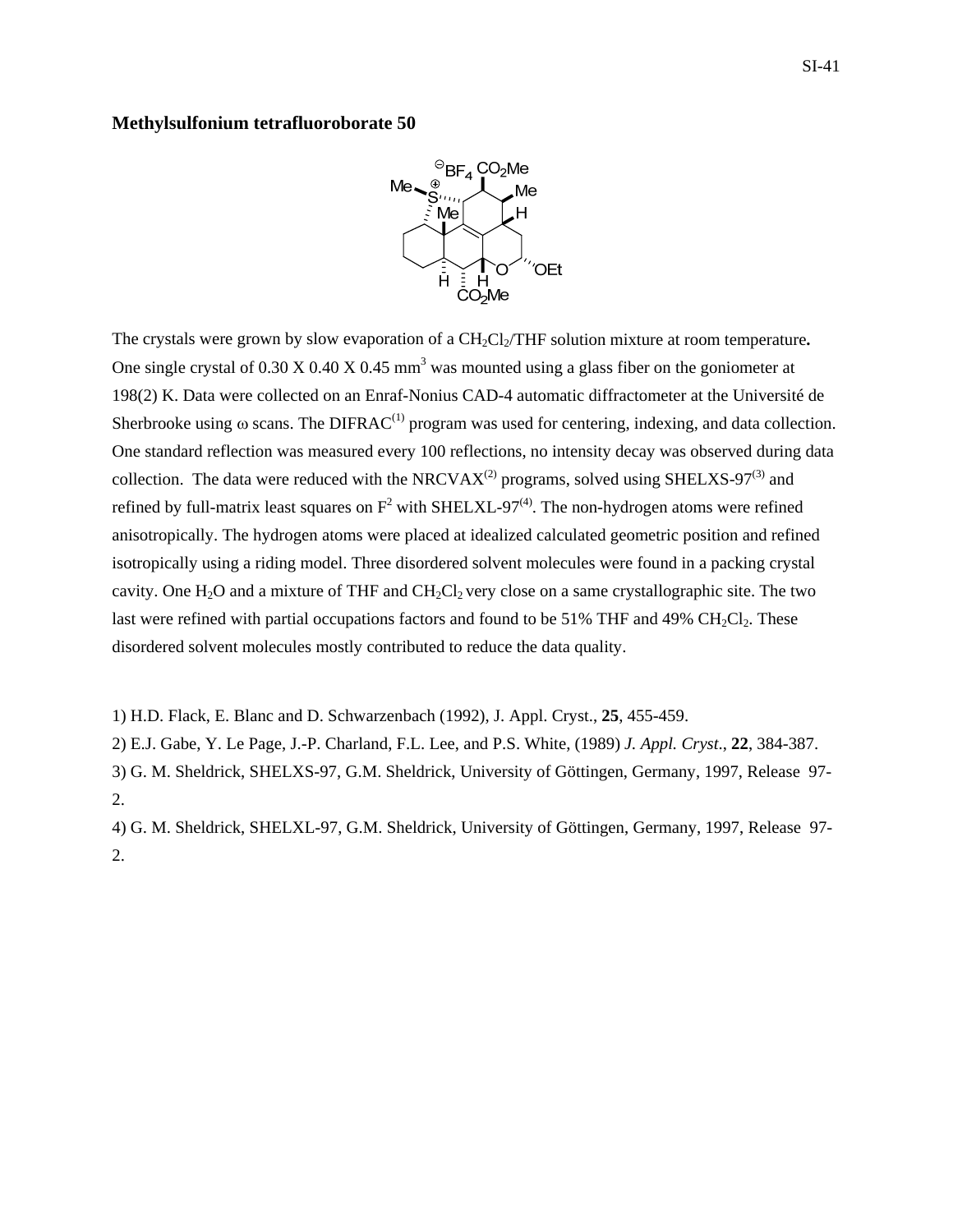

Ellipsoid probability set at 50%.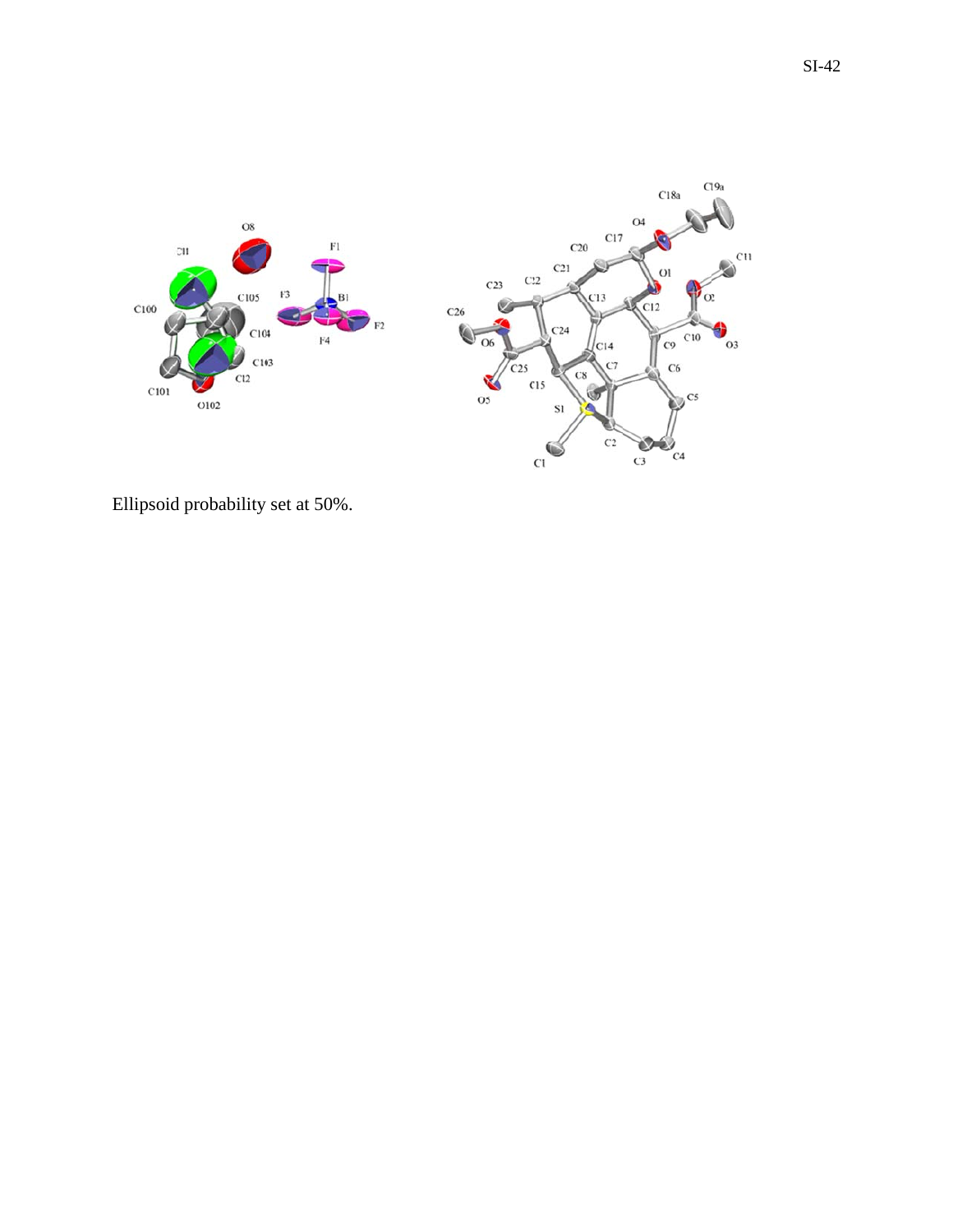Table 1. Crystal data and structure refinement for ad71511.

| Identification code<br>Empirical formula<br>Formula weight<br>Temperature<br>Wavelength<br>Crystal system<br>Space group<br>Unit cell dimensions                                                                      | ad71511<br>$C_{27.50}$ H <sub>44</sub> BClF <sub>4</sub> O <sub>7.50</sub> S<br>648.95<br>198(2) K<br>$0.71073 \text{ Å}$<br>Monoclinic<br>P21/n<br>$a = 14.686(9)$ Å<br>$b = 15.801(9)$ Å<br>$c = 14.910(8)$ Å | $\alpha = 90^\circ$ .<br>$\beta$ = 115.69(4)°.<br>$\gamma = 90^\circ$ . |
|-----------------------------------------------------------------------------------------------------------------------------------------------------------------------------------------------------------------------|-----------------------------------------------------------------------------------------------------------------------------------------------------------------------------------------------------------------|-------------------------------------------------------------------------|
| Volume<br>Ζ                                                                                                                                                                                                           | $3118(3)$ $\AA$ <sup>3</sup><br>$\overline{4}$                                                                                                                                                                  |                                                                         |
| Density (calculated)                                                                                                                                                                                                  | 1.382 $Mg/m3$                                                                                                                                                                                                   |                                                                         |
| Absorption coefficient<br>F(000)                                                                                                                                                                                      | $0.258$ mm <sup>-1</sup><br>1372                                                                                                                                                                                |                                                                         |
| Crystal size<br>Theta range for data collection<br>Index ranges<br>Reflections collected<br>Independent reflections<br>Completeness to theta = $25.52^{\circ}$<br>Absorption correction<br>Max. and min. transmission | $0.45 \times 0.40 \times 0.30 \text{ mm}^3$<br>2.07 to $25.52^{\circ}$ .<br>$-17$ <=h <= 16, 0 <= k <= 19, 0 <= k <= 18<br>5634<br>5634 [R(int) = $0.0000$ ]<br>97.0%<br>Psi-Scan<br>0.9266 and 0.8928          |                                                                         |
| Refinement method<br>Data / restraints / parameters<br>Goodness-of-fit on $F^2$                                                                                                                                       | Full-matrix least-squares on $F^2$<br>5634 / 9 / 382<br>0.951                                                                                                                                                   |                                                                         |
| Final R indices $[I>2$ sigma $(I)$ ]<br>R indices (all data)<br><b>Extinction coefficient</b><br>Largest diff. peak and hole                                                                                          | $R1 = 0.0992$ , wR2 = 0.1991<br>$R1 = 0.2313$ , wR2 = 0.2380<br>0.0043(11)<br>0.544 and -0.466 e. $\AA$ <sup>-3</sup>                                                                                           |                                                                         |
|                                                                                                                                                                                                                       |                                                                                                                                                                                                                 |                                                                         |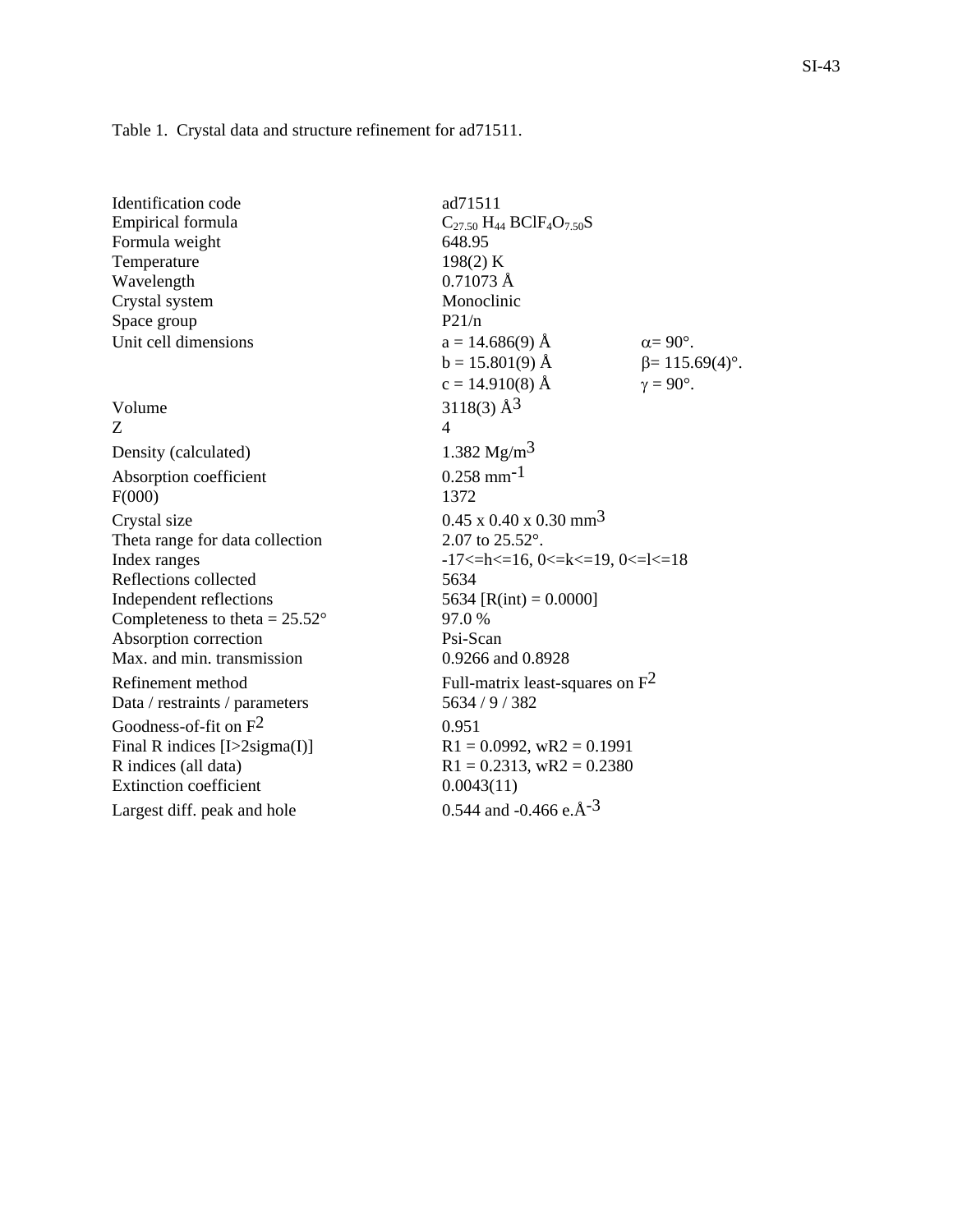### **Pentacyclic sulfone 55**



The crystals were grown by vapor diffusion of THF on a CH<sub>2</sub>Cl<sub>2</sub> solution at room temperature. One single crystal of 0.20 X 0.40  $\text{X}$  0.40 mm<sup>3</sup> was mounted using a glass fiber on the goniometer at 273(2) K. Data were collected on an Enraf-Nonius CAD-4 automatic diffractometer at the Université de Sherbrooke using  $\omega$  scans. The DIFRAC<sup>(1)</sup> program was used for centering, indexing, and data collection. One standard reflection was measured every 100 reflections, no intensity decay was observed during data collection. The data were reduced with the NRCVAX<sup>(2)</sup> programs, solved using SHELXS-97<sup>(3)</sup> and refined by full-matrix least squares on  $F<sup>2</sup>$  with SHELXL-97<sup>(4)</sup>. The non-hydrogen atoms were refined anisotropically. The hydrogen atoms were placed at idealized calculated geometric position and refined isotropically using a riding model.  $C_{19}$  and  $C_{20}$  were disordered, and they were refined with partial occupation factors. Only the major site with 67% occupation is shown for clarity.

1) H.D. Flack, E. Blanc and D. Schwarzenbach (1992), J. Appl. Cryst., **25**, 455-459.

2) E.J. Gabe, Y. Le Page, J.-P. Charland, F.L. Lee, and P.S. White, (1989) *J. Appl. Cryst*., **22**, 384-387.

3) G. M. Sheldrick, SHELXS-97, G.M. Sheldrick, University of Göttingen, Germany, 1997, Release 97- 2.

4) G. M. Sheldrick, SHELXL-97, G.M. Sheldrick, University of Göttingen, Germany, 1997, Release 97- 2.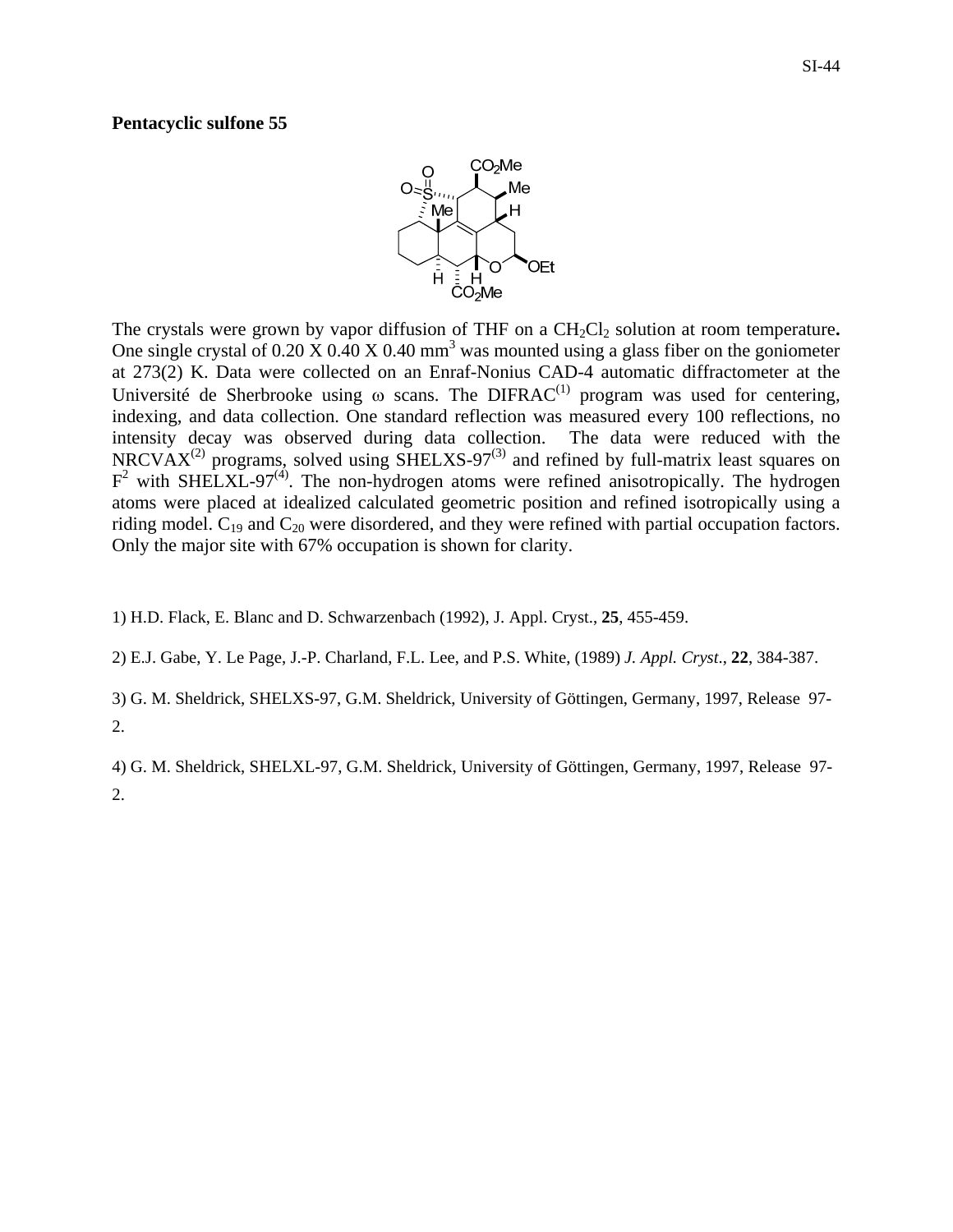

Ellipsoid probability set at 50%.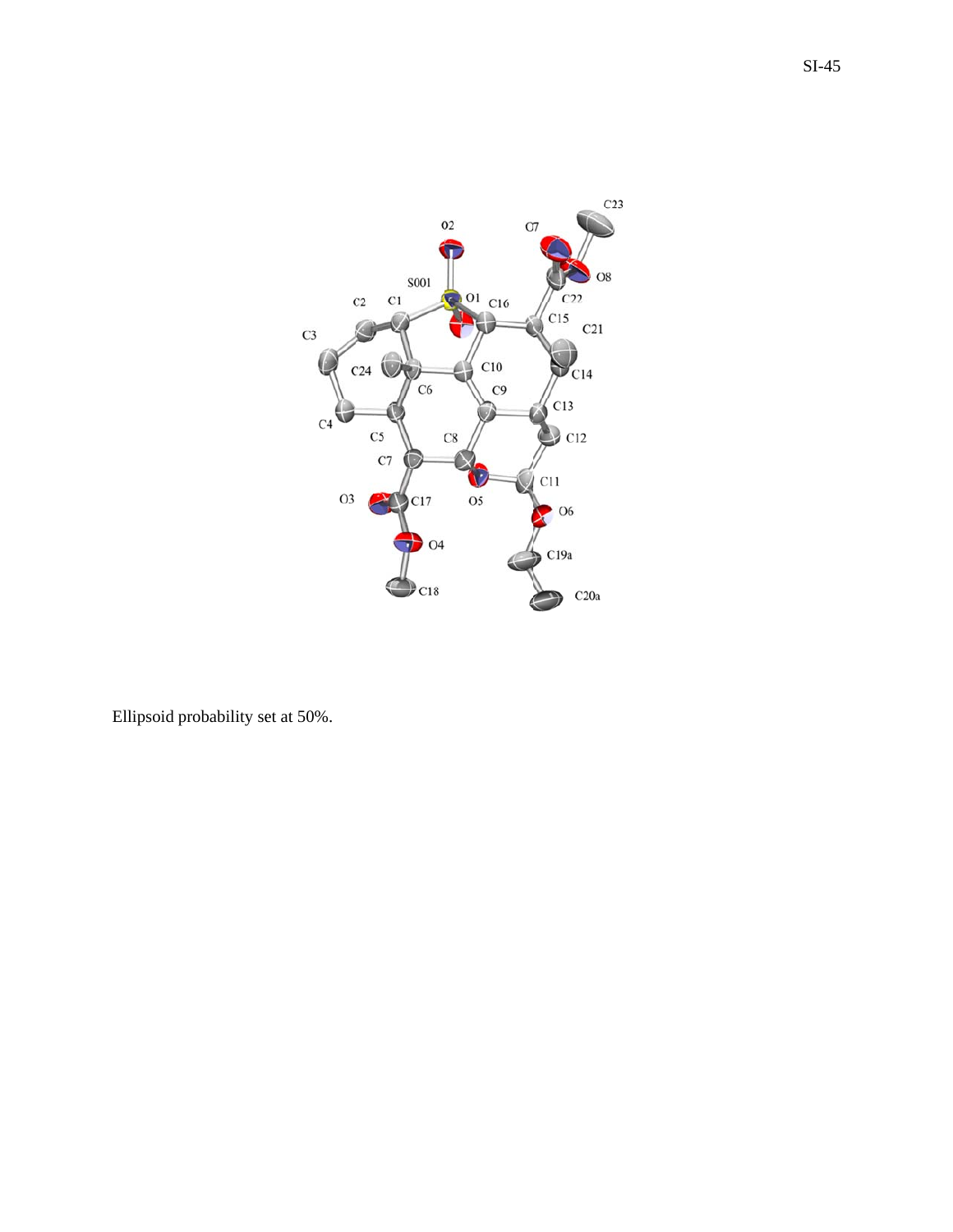Table 1. Crystal data and structure refinement for ad8391b.

| Identification code<br>Empirical formula<br>Formula weight<br>Temperature<br>Wavelength<br>Crystal system<br>Space group<br>Unit cell dimensions                                                                      | ad8391b<br>$C_{24} H_{34} O_8 S$<br>482.57<br>293(2) K<br>$0.71073 \text{ Å}$<br>Triclinic<br>$P-1$<br>$a = 10.111(3)$ Å                                                                             | $\alpha = 68.38(3)$ °.                          |
|-----------------------------------------------------------------------------------------------------------------------------------------------------------------------------------------------------------------------|------------------------------------------------------------------------------------------------------------------------------------------------------------------------------------------------------|-------------------------------------------------|
|                                                                                                                                                                                                                       | $b = 10.252(4)$ Å<br>$c = 12.207(5)$ Å                                                                                                                                                               | $\beta = 86.83(3)$ °.<br>$\gamma = 89.26(3)$ °. |
| Volume<br>Ζ                                                                                                                                                                                                           | 1174.5(7) $\AA$ <sup>3</sup><br>$\overline{2}$                                                                                                                                                       |                                                 |
| Density (calculated)                                                                                                                                                                                                  | 1.365 Mg/m <sup>3</sup>                                                                                                                                                                              |                                                 |
| Absorption coefficient<br>F(000)                                                                                                                                                                                      | $0.185$ mm <sup>-1</sup><br>516                                                                                                                                                                      |                                                 |
| Crystal size<br>Theta range for data collection<br>Index ranges<br>Reflections collected<br>Independent reflections<br>Completeness to theta = $25.50^{\circ}$<br>Absorption correction<br>Max. and min. transmission | $0.40 \times 0.40 \times 0.20$ mm <sup>3</sup><br>1.80 to 25.54°.<br>$-12$ < = h < = 12, 0 < = k < = 12, $-13$ < = 14<br>4357<br>4357 [R(int) = $0.0000$ ]<br>98.9%<br>Psi-Scan<br>0.9638 and 0.9295 |                                                 |
| Refinement method<br>Data / restraints / parameters                                                                                                                                                                   | Full-matrix least-squares on $F^2$<br>4357 / 1 / 305                                                                                                                                                 |                                                 |
| Goodness-of-fit on $F^2$<br>Final R indices [I>2sigma(I)]<br>R indices (all data)<br>Largest diff. peak and hole                                                                                                      | 0.918<br>$R1 = 0.0616$ , wR2 = 0.1169<br>$R1 = 0.1597$ , wR2 = 0.1411<br>0.266 and -0.260 e. $\AA$ <sup>-3</sup>                                                                                     |                                                 |
|                                                                                                                                                                                                                       |                                                                                                                                                                                                      |                                                 |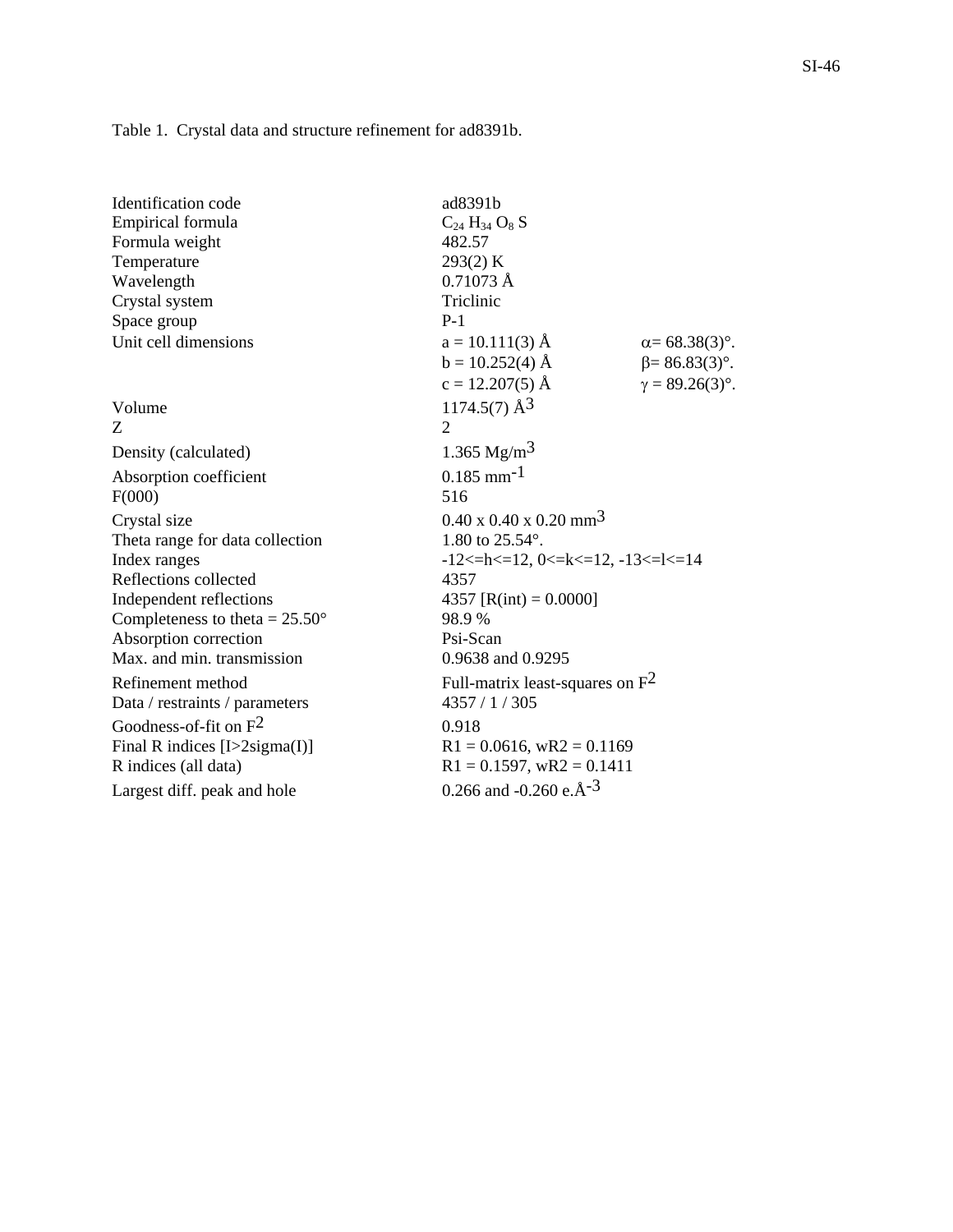### **Cuprate adducts (+)-58**



The crystals were grown by slow evaporation of Hexane/Ethyl Acetate solution mixture at room temperature. One single crystal of  $0.40 \text{ X}$   $0.40 \text{ X}$   $0.60 \text{ mm}^3$  was mounted using a glass fiber on the goniometer at 273(2) K. Data were collected on an Enraf-Nonius CAD-4 automatic diffractometer at the Université de Sherbrooke using  $\omega$  scans. The DIFRAC<sup>(1)</sup> program was used for centering, indexing, and data collection. One standard reflection was measured every 100 reflections, no intensity decay was observed during data collection. The data were reduced with the NRCVA $X^{(2)}$  programs, solved using SHELXS-97<sup>(3)</sup> and refined by full-matrix least squares on  $F^2$  with SHELXL-97<sup>(4)</sup>. The non-hydrogen atoms were refined anisotropically. The hydrogen atoms were placed at idealized calculated geometric position and refined isotropically using a riding model.  $C_{24}$  and  $C_{25}$  were disordered, and they were refined with partial occupation factors. Only the major site with 70% occupation is shown for clarity.

1) H.D. Flack, E. Blanc and D. Schwarzenbach (1992), J. Appl. Cryst., **25**, 455-459.

2) E.J. Gabe, Y. Le Page, J.-P. Charland, F.L. Lee, and P.S. White, (1989) *J. Appl. Cryst*., **22**, 384-387.

3) G. M. Sheldrick, SHELXS-97, G.M. Sheldrick, University of Göttingen, Germany, 1997, Release 97- 2.

4) G. M. Sheldrick, SHELXL-97, G.M. Sheldrick, University of Göttingen, Germany, 1997, Release 97- 2.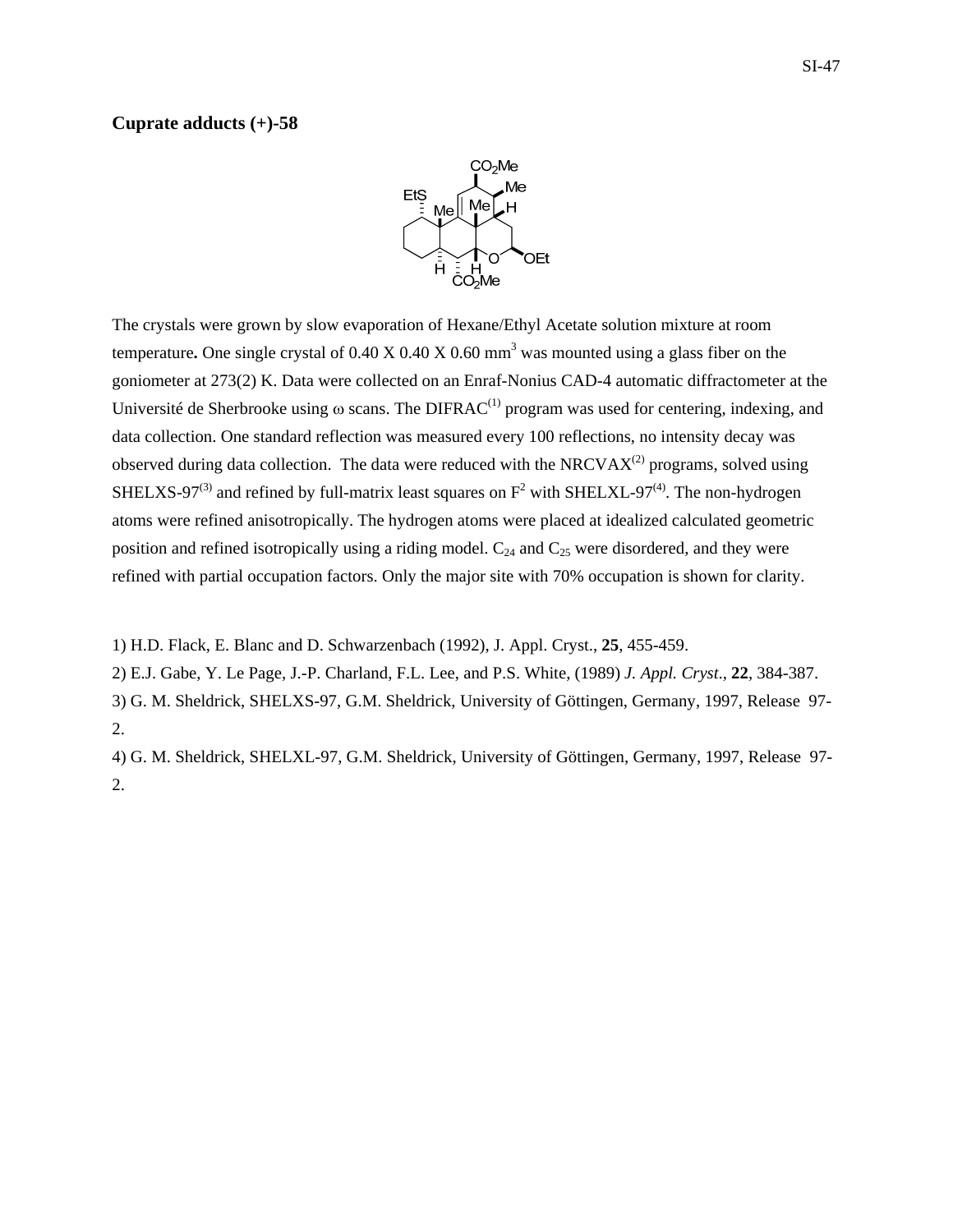

Ellipsoid probability set at 50%.